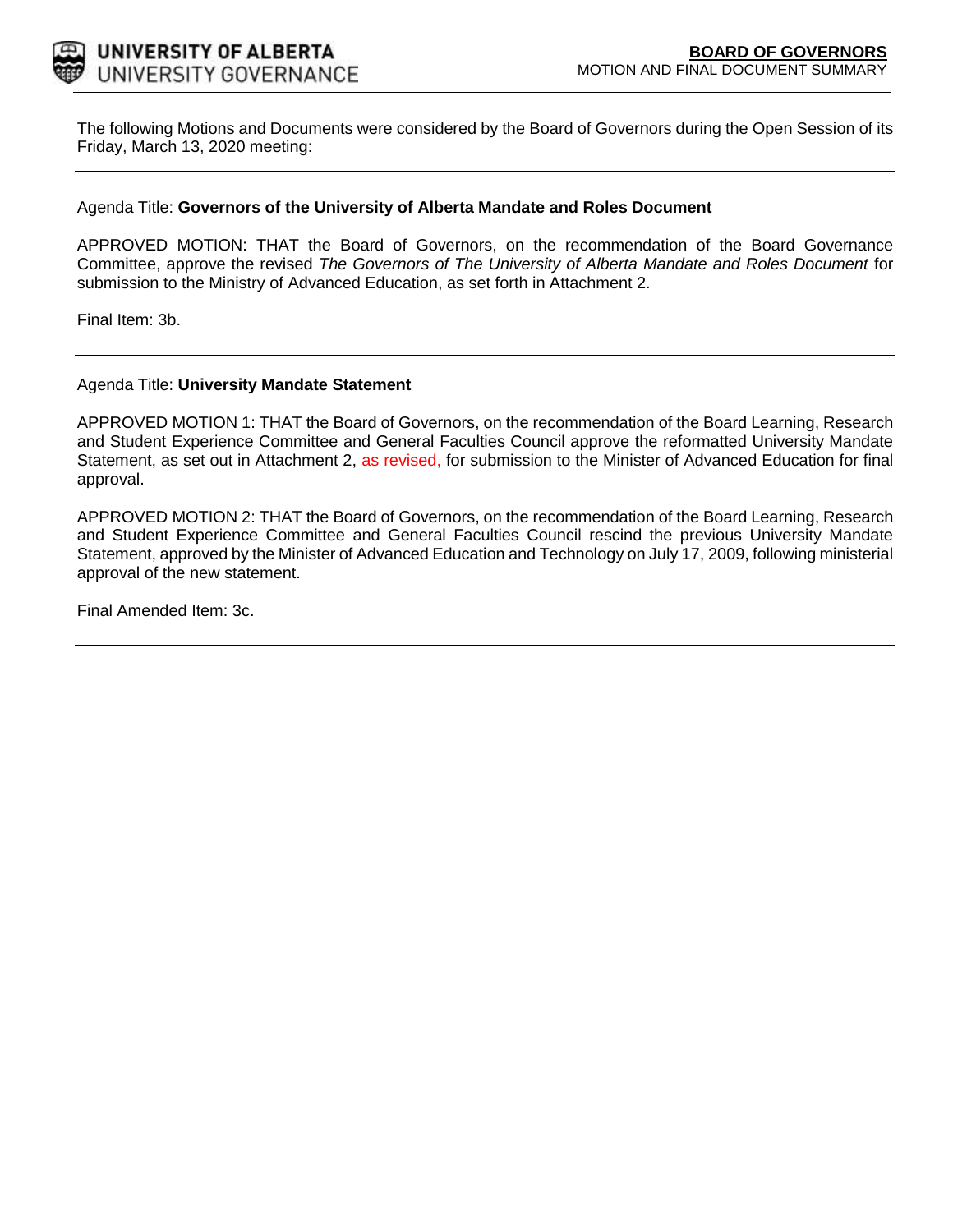<span id="page-1-0"></span>

Item No. 3b

## **Governance Executive Summary Action Item**

### **Agenda Title Governors of the University of Alberta Mandate and Roles Document**

#### **Motion**

THAT the Board of Governors, on the recommendation of the Board Governance Committee, approve the revised *The Governors of The University of Alberta Mandate and Roles Document* for submission to the Ministry of Advanced Education, as set forth in Attachment 2.

#### **Item**

| <b>Action Requested</b> | $\boxtimes$ Approval $\Box$ Recommendation                 |
|-------------------------|------------------------------------------------------------|
| Proposed by             | Kate Chisholm, Chair, Board of Governors                   |
| Presenter(s)            | Marion Haggarty-France, University Secretary               |
|                         | Juli Zinken, Board Secretary and Manager of Board Services |

#### **Details**

| Office of Admin Responsibility                              | <b>University Governance</b>                                                                                                                                                                                                                                                                                                                                                                                                                                                                                                                                                                                                                                                                                                                                                                                                                                                                                                               |  |  |
|-------------------------------------------------------------|--------------------------------------------------------------------------------------------------------------------------------------------------------------------------------------------------------------------------------------------------------------------------------------------------------------------------------------------------------------------------------------------------------------------------------------------------------------------------------------------------------------------------------------------------------------------------------------------------------------------------------------------------------------------------------------------------------------------------------------------------------------------------------------------------------------------------------------------------------------------------------------------------------------------------------------------|--|--|
| The Purpose of the Proposal is                              | To update The Governors of the University of Alberta Mandate and Roles<br>Document to reflect changes requested by the Ministry of Advanced<br>Education as well as recent changes to the Board of Governors' standing<br>committee structure.                                                                                                                                                                                                                                                                                                                                                                                                                                                                                                                                                                                                                                                                                             |  |  |
| <b>Executive Summary</b>                                    | <b>Overview</b>                                                                                                                                                                                                                                                                                                                                                                                                                                                                                                                                                                                                                                                                                                                                                                                                                                                                                                                            |  |  |
| (outline the specific item - and<br>remember your audience) | The Mandate and Roles Document (MRD) is one of the key documents<br>called for in the accountability process under the Alberta Public Agencies<br>Governance Act (APAGA), proclaimed in force June 12, 2013:                                                                                                                                                                                                                                                                                                                                                                                                                                                                                                                                                                                                                                                                                                                               |  |  |
|                                                             | The Act provides a legislative framework for the work of Alberta's<br>public sector agencies. The University of Alberta, and all of the post-<br>secondary institutions in Alberta, are considered public sector<br>agencies and therefore the Board of Governors is accountable under<br>the Act.                                                                                                                                                                                                                                                                                                                                                                                                                                                                                                                                                                                                                                         |  |  |
|                                                             | Key responsibilities are outlined in the Act. Public Agencies will be<br>responsible for the following:<br>providing orientation, evaluation and training of members;<br>requiring agencies to have a written statement of their<br>mandate, roles and responsibilities, codes of conduct, and clearly<br>stating the responsibilities of agencies and Ministers;<br>clarifying the relationships and accountabilities<br>between<br>$\bullet$<br>government and agencies, including policy making and<br>information sharing;<br>requiring periodic reviews of all agencies, to ensure they are<br>operating as effectively as possible; (for the Post-Secondary<br>sector, this will be on a seven year cycle); and,<br>ensuring the public knows what steps are being taken to promote<br>agency effectiveness, both through legislating these principles<br>and requiring information about agencies to be made publicly<br>available. |  |  |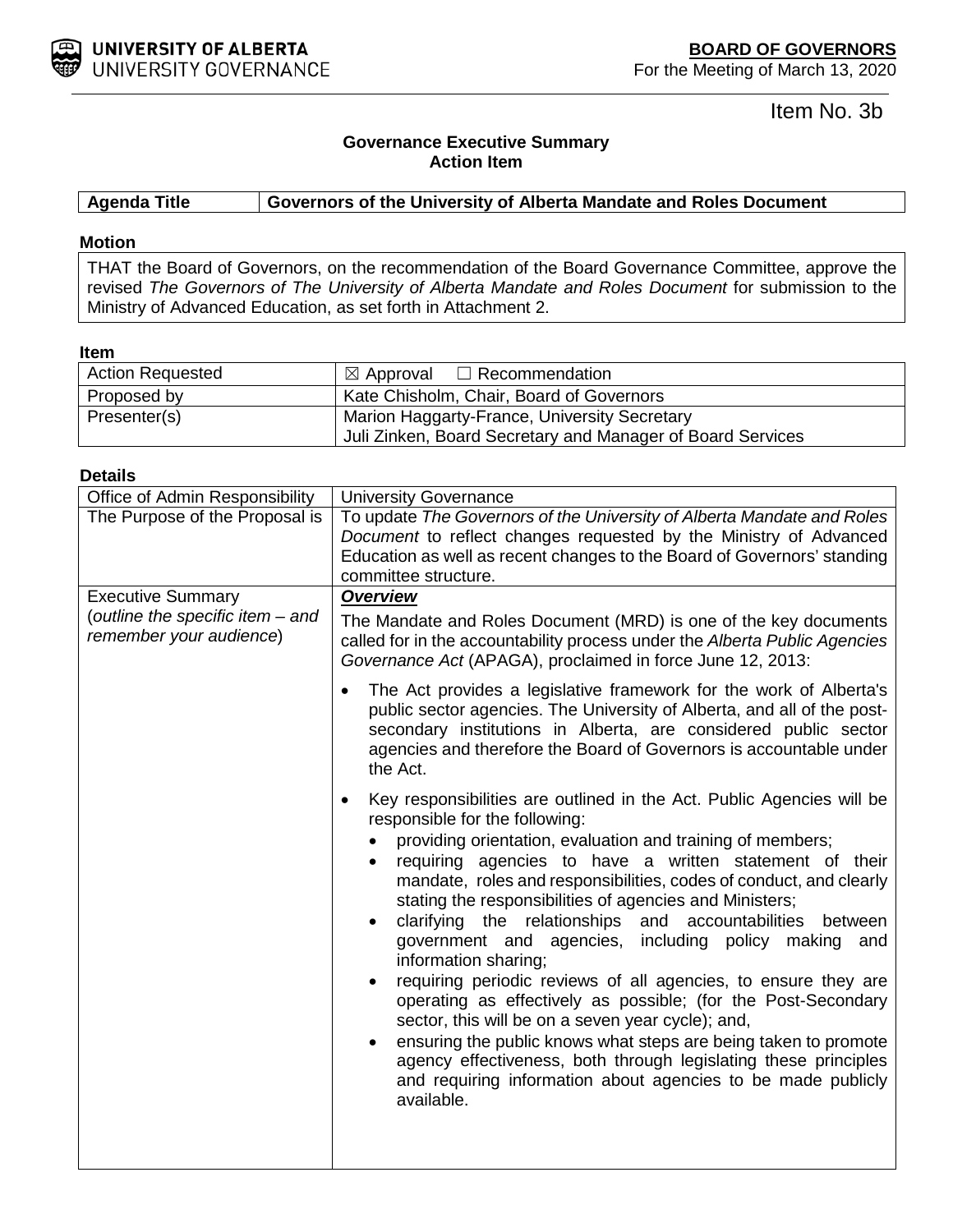

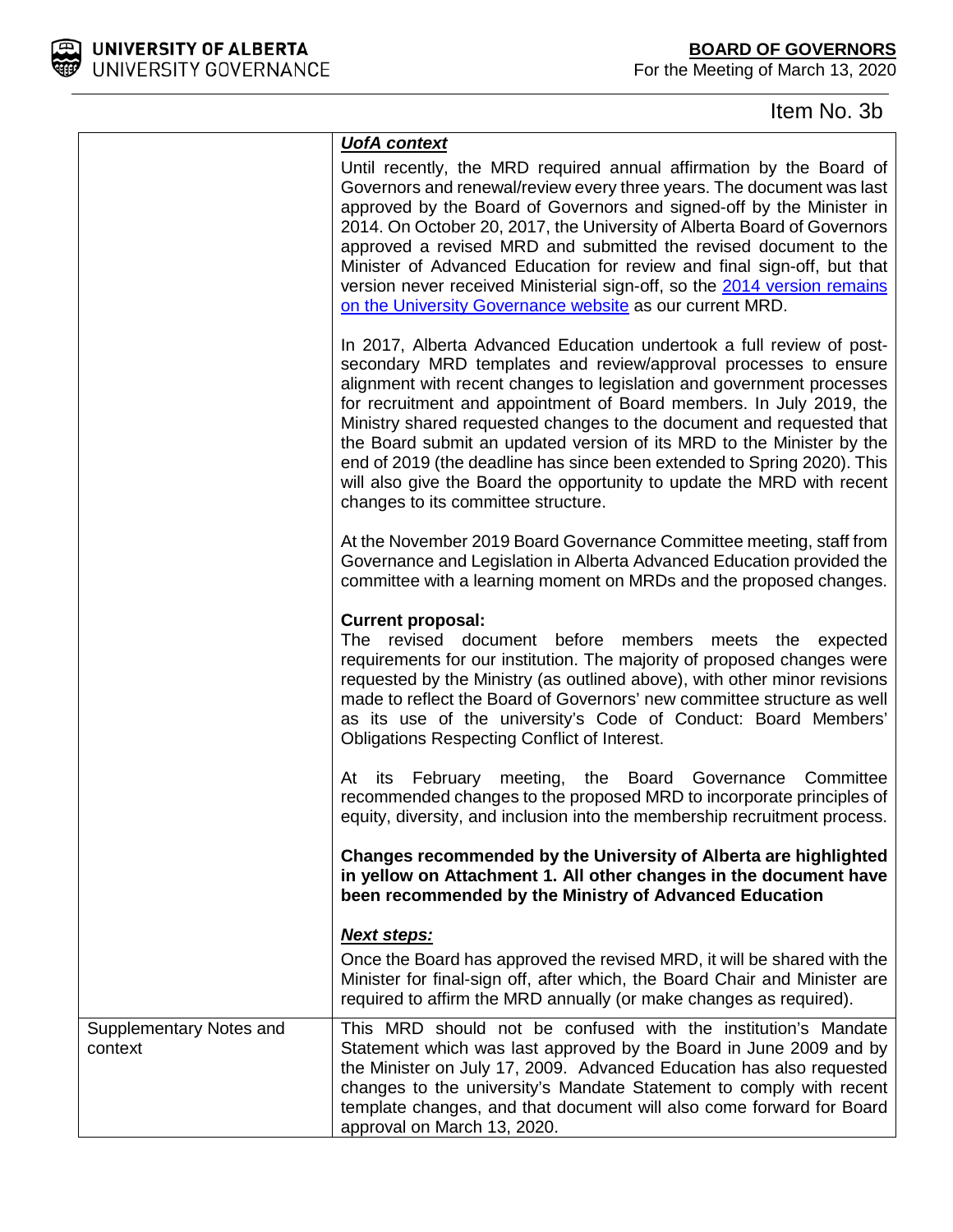

For the Meeting of March 13, 2020



| <b>Consultation and Stakeholder</b><br>Participation<br>(parties who have seen the | Those who are actively participating:<br>Marion Haggarty-France, University Secretary<br>Juli Zinken, Board Secretary and Manager of Board Services                                                                                          |                                            |  |
|------------------------------------------------------------------------------------|----------------------------------------------------------------------------------------------------------------------------------------------------------------------------------------------------------------------------------------------|--------------------------------------------|--|
| proposal and in what capacity)                                                     | Those who have been consulted:<br>Ministry Staff, Alberta Advanced Education<br>$\bullet$<br>Board Governance Committee: Sept 26, 2019; Nov 27, 2019                                                                                         |                                            |  |
|                                                                                    | Those who have been informed:                                                                                                                                                                                                                |                                            |  |
|                                                                                    |                                                                                                                                                                                                                                              |                                            |  |
| Approval Route (Governance)                                                        | Board Governance Committee, February 26, 2020 (for recommendation)                                                                                                                                                                           |                                            |  |
| (including meeting dates)                                                          | Board of Governors, March 13, 2020 (for approval)                                                                                                                                                                                            |                                            |  |
| <b>Strategic Alignment</b>                                                         |                                                                                                                                                                                                                                              |                                            |  |
| Alignment with For the Public<br>Good                                              | SUSTAIN: Sustain our people, our work, and the environment by attracting and<br>stewarding the resources we need to deliver excellence to the benefit of all<br>Albertans.                                                                   |                                            |  |
|                                                                                    | 21. Encourage continuous improvement in administrative, governance, planning<br>and stewardship systems, procedures, and policies that enable students, faculty,<br>staff, and the institution as a whole to achieve shared strategic goals. |                                            |  |
| Alignment with Core Risk Area                                                      | Please note below the specific institutional risk(s) this proposal is addressing.                                                                                                                                                            |                                            |  |
|                                                                                    | $\Box$ Enrolment Management                                                                                                                                                                                                                  | $\boxtimes$ Relationship with Stakeholders |  |
|                                                                                    | $\Box$ Faculty and Staff                                                                                                                                                                                                                     | $\Box$ Reputation                          |  |
|                                                                                    | □ Funding and Resource Management                                                                                                                                                                                                            | Research Enterprise                        |  |
|                                                                                    | □ IT Services, Software and Hardware                                                                                                                                                                                                         | $\Box$ Safety                              |  |
|                                                                                    | $\boxtimes$ Leadership and Change                                                                                                                                                                                                            | $\Box$ Student Success                     |  |
|                                                                                    | Physical Infrastructure                                                                                                                                                                                                                      |                                            |  |
| Legislative Compliance and                                                         | • Alberta Public Agencies Governance Act (APAGA)                                                                                                                                                                                             |                                            |  |

Attachments:

jurisdiction

1. Revised Governors of The University of Alberta Mandate and Roles Document – with tracked-changes (11 pages)

• Board Governance Committee Terms of Reference Section 2(j)

2. Revised Governors of The University of Alberta Mandate and Roles Document – clean (11 pages) **– for approval**

*Prepared by:* Juli Zinken, Board Secretary and Manager of Board Services (*juli.zinken@ualberta.ca*)

#### **Engagement and Routing (Include meeting dates)**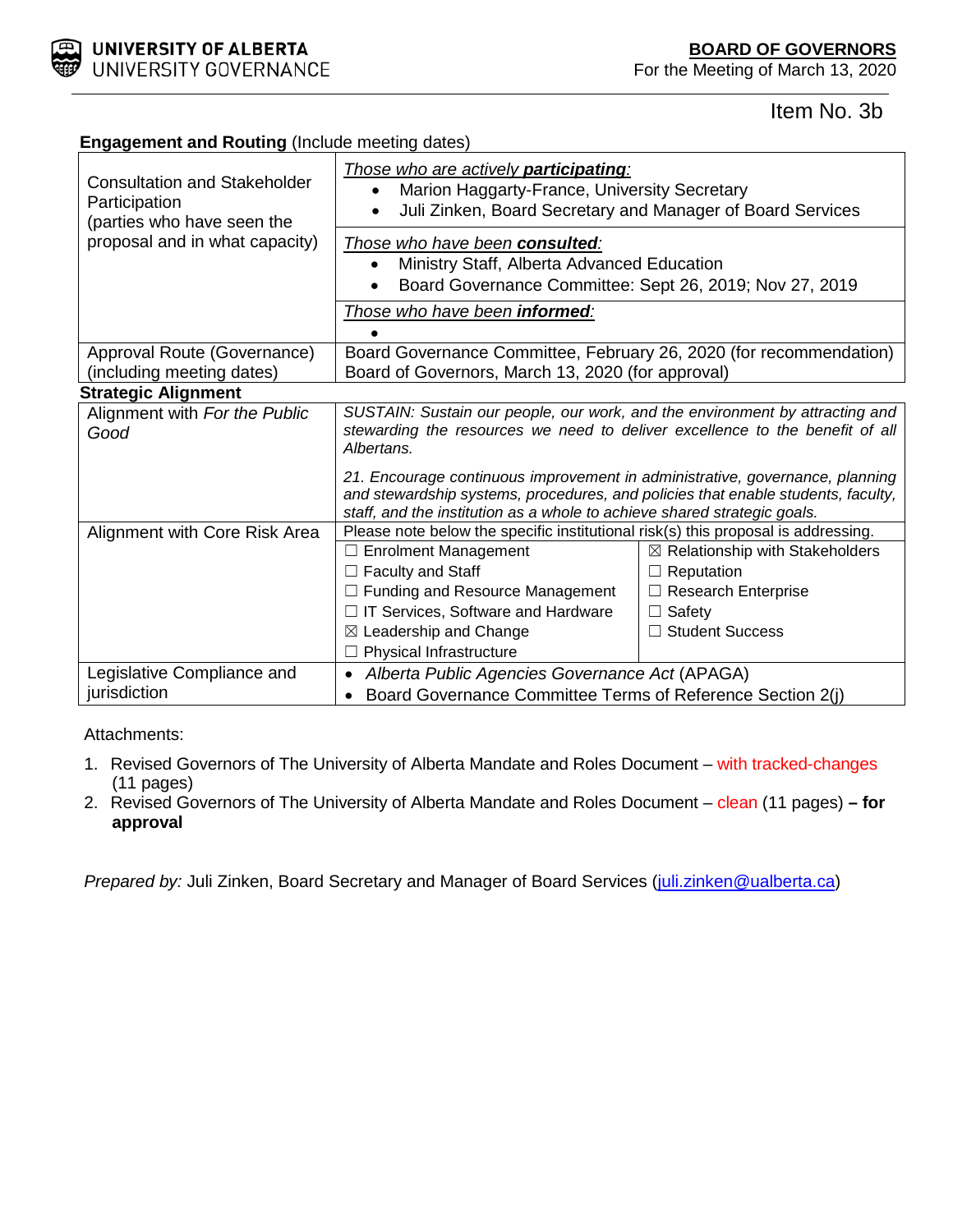

### **The Governors of The University of Alberta Mandate and Roles Document**

## **Preamble**

This Mandate and Roles Document for the Governors of the University of Alberta ("Board") has been developed collaboratively between the Minister of Advanced Education ("Minister") and the Board to reflect a common understanding of respective roles and responsibilities.

## **1. Mandate**

#### **Mandate**

The University of Alberta operates as a Comprehensive Academic and Research University in accordance with the *Post-secondary Learning Act* ("PSLA"). The University of Alberta's mandate statement, as approved by the Board and the Minister, can be found [here.](https://www.alberta.ca/types-publicly-funded-post-secondary-institutions.aspx)

Continued under the *Post-secondary Learning Act* ("PSLA"), the Board manages and operates the postsecondary institution in accordance with its approved mandate [PSLA Section 60(1)(a)].

#### The Governors of The University of Alberta Mandate

Created by the *University Act*, 1906 of the Legislative Assembly of the Province of Alberta, The University of Alberta is a board-governed, publicly-funded university that operates as a Comprehensive, Academic and Research Institution under the authority of Alberta's *Post-Secondary Learning Act*.

The Mandate, as approved by the Board and the Minister, can be found at: http://eae.alberta.ca/media/277211/ualberta.pdf

## **Vision and Mission (approved by the Board June 19, 2016)**

#### Vision

To inspire the human spirit through outstanding achievements in learning, discovery, and citizenship in a creative community, building one of the world's great universities for the public good.

## Mission

Within a vibrant and supportive learning environment, the University of Alberta (University) discovers, disseminates, and applies new knowledge for the benefit of society through teaching and learning, research and creative activity, community involvement, and partnerships. The University gives a national and international voice to innovation in our province, taking a lead role in placing Canada at the global forefront.

#### Values

The University of Alberta community of students, faculty, staff, and alumni rely on shared, deeply held values that guide behaviour and actions. These values are drawn from the principles on which the University of Alberta was founded in 1908 and reflect a dynamic, modern institution of higher learning, leading change nationally and internationally.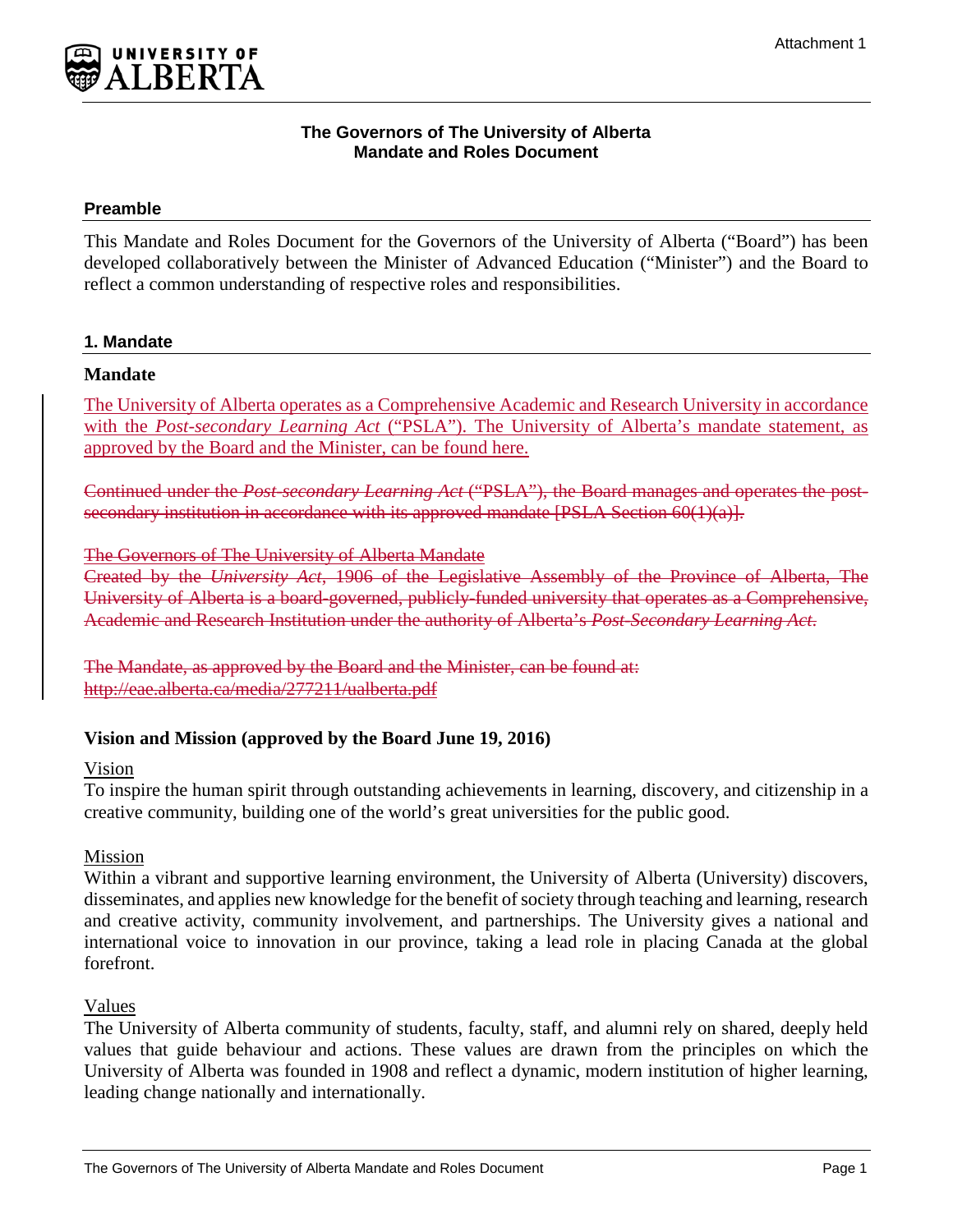Above all, we value intellectual integrity, freedom of inquiry and expression, and the equality and dignity of all persons as the foundation of ethical conduct in research, teaching, learning, and service. We value excellence in teaching, research, and creative activity that enriches learning experiences, advances knowledge, inspires engaged citizenship, and promotes the public good.

We value learners at all stages of life and strive to provide an intellectually rewarding educational environment for all.

We value academic freedom and institutional autonomy as fundamental to open inquiry and the pursuit of truth.

We value diversity, inclusivity, and equity across and among our people, campuses, and disciplines.

We value creativity and innovation from the genesis of ideas through to the dissemination of knowledge.

We value the history and traditions of our university, celebrating with pride our people, achievements, and contributions to society.

The University's strategic plan, *For the Public Good* can be found at: [www.ualberta.ca/strategic-plan.](http://www.ualberta.ca/strategic-plan)

## **Applicable Legislation and Regulations**

The Board has responsibilities under, and is subject to, a number of statutes and regulations, which include but are not limited to the followingincluding the:

- *Post-secondary Learning Act ("PSLA");*
	- o Alternative Academic Council Regulation;
	- o Land Use Regulation;
	- o Pension Validation Regulation;
	- o Programs of Study Regulation; and
	- o Sessional Faculty Regulation
	- **Public Post-Secondary Institutions' Tuition Fees Regulation**
- *Alberta Public Agencies Governance Act;*
- *Access to the Future Act;*
- *Conflicts of Interest Act;*
- *Financial Administration Act;*
- *Fiscal Management Act;Planning and Transparency Act;*
- *Labour Relations Code;*
- *Public Service Employee Relations Act;*
- *Public Sector Compensation Transparency Act;*
	- o Public Sector Compensation Transparency General Regulation;
- *Freedom of Information and Protection of Privacy Act;* 
	- o Freedom of Information and Protection of Privacy (Ministerial) Regulation;
	- o Freedom of Information and Protection of Privacy Regulation;
- *Government Organizational Act (Schedule 1, Advanced Education)* o Advanced Education Grants Regulation;
- *Reform of Agencies, Boards and Commissions Compensation Act;*
	- o Reform of Agencies, Boards and Commissions (Post-secondary Institutions) Compensation Regulation;
	- o Salary Restraint Regulation;

#### The Governors of The University of Alberta Mandate and Roles Document **Page 2** Page 2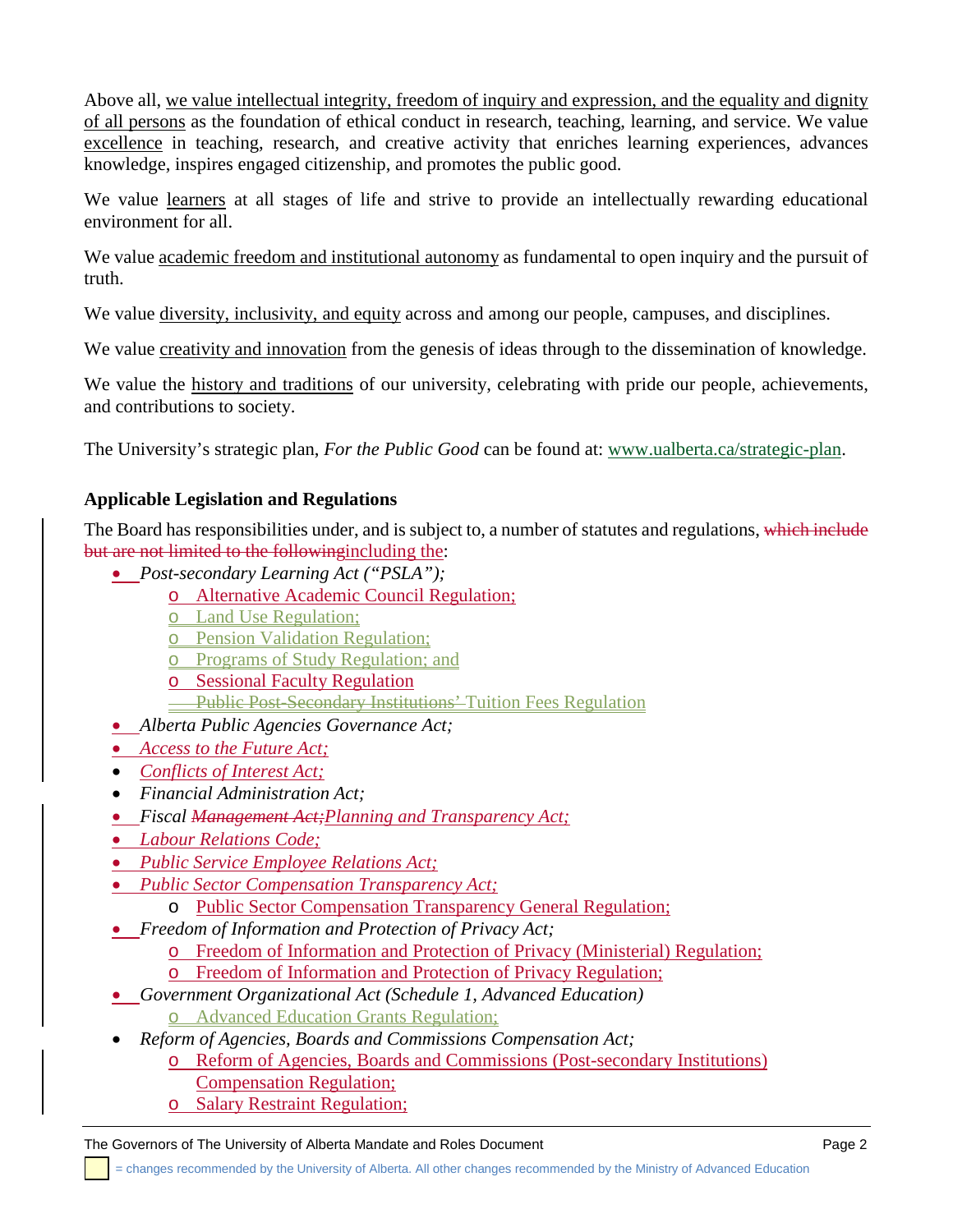- *Lobbyist Act;*
	- o Lobbyists Act General Regulation; and
- *Results-based Budgeting Act; and*
- *Public Interest Disclosure (Whistleblower Protection) Act.*

All of these statutes and their regulations can be viewed at: www.qp.alberta.ca/index.cfm

The PSLA provides the primary legislation for public post-secondary institutions in the province of Alberta. Regulations enacted under the PSLA include:

- Advanced Education Grants Regulation;
- Campus Alberta Sector Regulation;
- **Land Use Regulation;**
- Model Provisions Regulation;
- Pension Validation Regulation:
- **Programs of Study Regulation; and**
- Public Post-Secondary Institutions' Tuition Fees Regulation

## **2. Duties and Responsibilities**

## **Lieutenant Governor in Council**

The PSLA outlines the duties and responsibilities of the Lieutenant Governor in Council specific to the Board. These include the continuation of the public post-secondary institution [PSLA Section 126] and its Board [PSLA Section 16 (1)].

In addition, the Lieutenant Governor in Council:

- Appoints public Board members [PSLA Section 16(3)(e)];
- May by order disestablish the public post-secondary institution and its Board [PSLA Section 102(1)];
- May order that the assets and liabilities of a dissolved Board be transferred to government or to another post-secondary institution [PSLA Section 102(2)];
- Approves debenture borrowing [PSLA Section 73(1)];
- Approves an incorporation, and the establishment, acquisition and dissolution of a subsidiary by the Board [PSLA Section 77 and the Financial Administration Act];
- Approves the Board's establishment of a registered pension plan as an alternative to a designated pension plan [PSLA Section 69(2)(b)]; and
- Approves the Board's disposition of certain land [PSLA Section 67(1.1)].

## **Auditor General**

The Auditor General of Alberta is the auditor of the Board as outlined in Section 71 of the PSLA.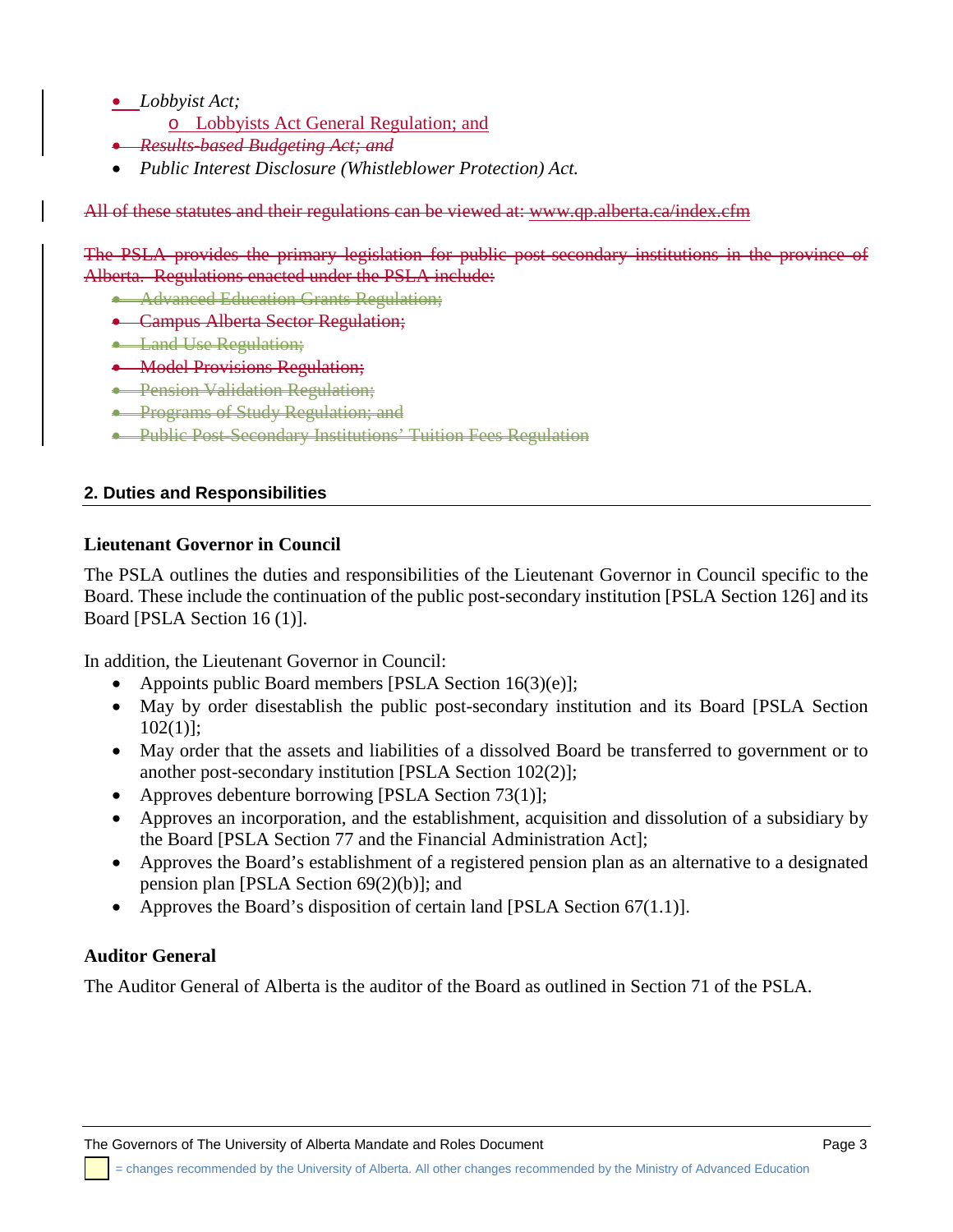## **Minister of Advanced Education**

The PSLA outlines a variety of duties and responsibilities for the Minister including the appointment of Board members from nominees of constituent groups [PSLA Section 16(3)(d)] and approval of the institution's mandate statement [PSLA Section 103(1)].

In addition, the Minister:

- Monitors the institution's operation and performance through the Board's business plan, access plan, and annual report submissions [PSLA Sections 78(1), 78.1 and 79(1)];
- Approves the Board's establishment of supplementary pension plans [PSLA Section  $69(2)(c)$ ];
- Approves an incorporation, and the establishment, acquisition and dissolution of a subsidiary by the Board [PSLA Section 77 and the Financial Administration Act]; and
- Chairs the Campus Alberta Strategic Directions Committee [PSLA Section 107.1(2)]; and
- Informs the Board of government policies and direction impacting the work of the Board.

Under the *Alberta Public Agencies Governance Act* (APAGA), the Minister also conducts regular reviews (at least every seven years) of the Board's mandate and purpose [APAGA Section 19(1)].

## **Deputy Minister of Advanced Education**

The Deputy Minister supports and acts under the general direction of the Minister, and is responsible for activities which have been delegated by the Minister.

## **Department of Advanced Education**

The Department supports the Minister and Board in meeting their legislated responsibilities. Examples of Department support for Board related functions include:

- The provision of orientation materials and training support for new Board members;
- Establishment of workflow procedures for the recruitment and appointment of Board members;
- Ensuring that the Board's Mandate and Roles Document is affirmed annually and renewed or revised every three years; and
- Coordinating the Board's mandate and purpose review, at a minimum, every seven years.

## **The Governors of The University of Alberta** (governance.ualberta.ca/BoardofGovernors.aspx)

The Board shall manage and operate the institution in accordance with its mandate [PSLA Section  $60(1)(a)$ ].

The Board agrees to work with the Minister to support and promote Campus Alberta, and its goals of an the adult learning system principles of accessibilityle, affordabilityle, quality, coordination, and accountability and sustainable post-secondary system in Alberta that fosters innovation, entrepreneurship and collaboration.

The Board has the authority through the PSLA to establish admission requirements and publish rules with respect to enrolment and programs [PSLA Section  $60(1)(c)$  and (d)], determine tuition fees to be paid by students in accordance with the regulations [PSLA Section 61], and delegate in writing powers, duties or functions set out in the PSLA, with the exception of bylaws [PSLA Section 62]. Other Board specific functions include, but are not limited to: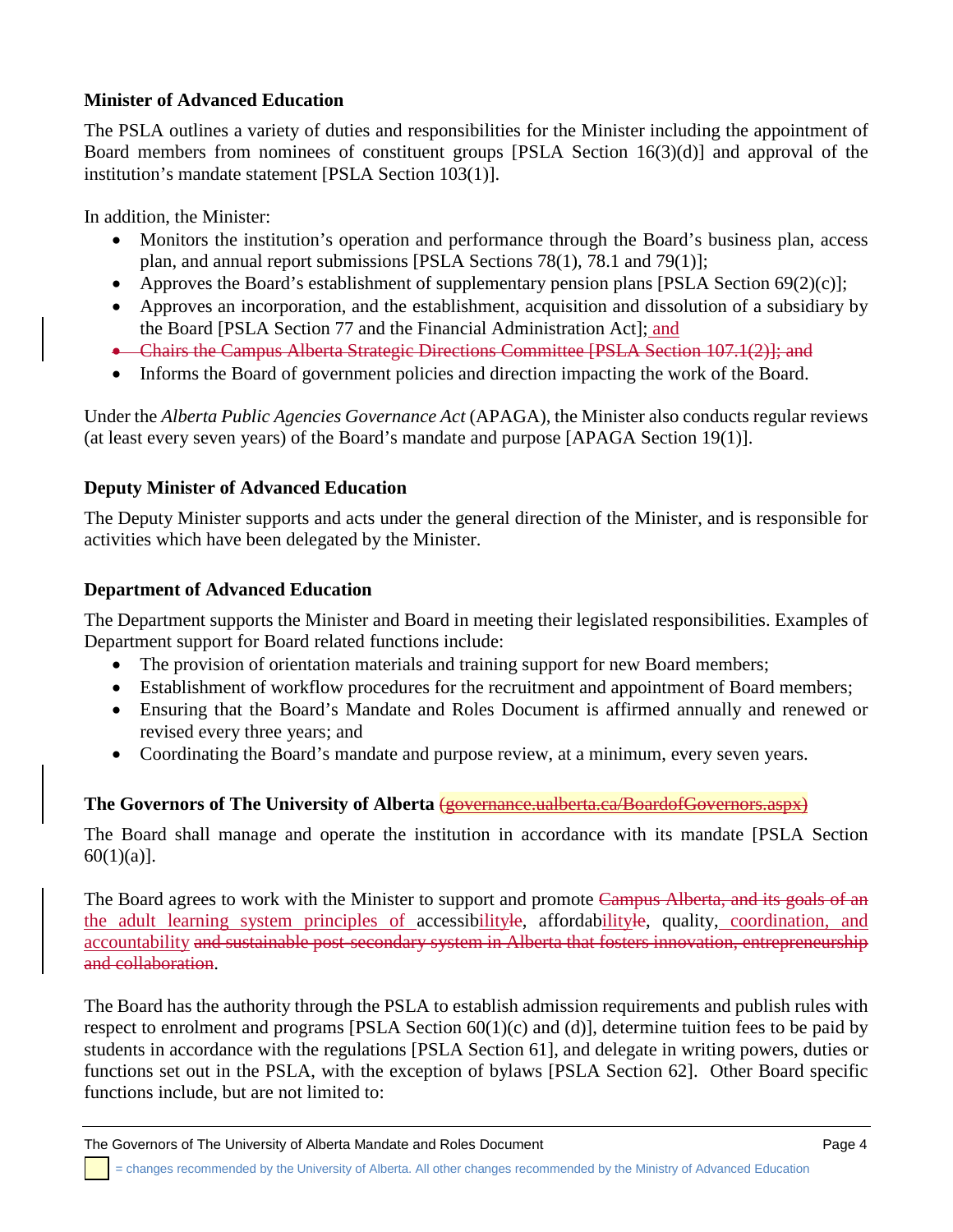- The settlement of questions [PSLA Section 63];
- Student discipline [PSLA Section 64];
- The acquisition of land [PSLA Section 66(1)];
- The disposition of land with approval of the Lieutenant Governor in Council [PSLA Section  $67(1.1)(a)$  and (b)];
- Debenture borrowing, subject to the approval of the Lieutenant Governor in Council [PLSA] Section 73];
- Banking and investment [PLSA Section 75]; and
- The appointment of the president and vice-presidents [PSLA Sections 81(1) and 82(1)].

In terms of accountability and reporting:

- The Board must prepare a statement setting out the mandate for the institution and this must be submitted to the Minister for approval [PSLA Section 103(1)].
- The Board must also submit a business plan, access plan and annual report to the Minister on an annual basis [PLSA Sections 78(1), 78.1 and 79(1)].
- The Board may be required to collect information (such as enrolment data and Key Performance Indicators) and submit to the Minister any information and reports the Minister considers necessary [PSLA Section  $118(1)$  $118(1)$ ].<sup>1</sup>
- The Board is accountable for ensuring that the public funds appropriated for the support of institutions are used effectively and appropriately. The Board approves annual operating and capital budgets and regularly review expenditures, investments and borrowings.
- The Board is responsible for the appointment of a President as the Chief Executive Officer of the institution [PSLA Section 81(1)] and the remuneration to be paid to the President [PSLA Section 81(2)]. The Board is ultimately responsible for the quality and performance of its administrations, and therefore is required to evaluate the overall efficiency and effectiveness of the President and the Senior Administration.
- The Board's Code of Conduct is reviewed and approved by the Ethics Commissioner, and the Board ratifies and makes public the Code of Conduct. Updates to the Code of Conduct are submitted to the Ethics Commissioner for review. All Board members must adhere to the institution's Code of Conduct. The Chair administers the Code of Conduct for Board members. The code administrator for the Chair is the Ethics Commissioner, who receives disclosures from the Chair and has the authority to investigate alleged breaches as necessary.

The Board may establish committees as it deems necessary to carry out its duties and ensures that a written mandate of each committee is reviewed annually.

Committees for the Board include:

- Audit and Risk Committee
- Finance and Property Committee
- Governance Committee
- Human Resources and Compensation Committee
- Investment Committee
- Learning and Discovery, Research, and Student Affairs Committee

The Governors of The University of Alberta Mandate and Roles Document **Page 1** Page 5

= changes recommended by the University of Alberta. All other changes recommended by the Ministry of Advanced Education

<span id="page-8-0"></span><sup>&</sup>lt;sup>1</sup> The Comprehensive Institutional Plan integrates the institutional business plan, institutional access plan, and the institutional research plan into one document and satisfies legislated requirements (*Fiscal Planning and Transparency Act, Post-secondary Learning Act*) that institutions submit business plans and access plans annually.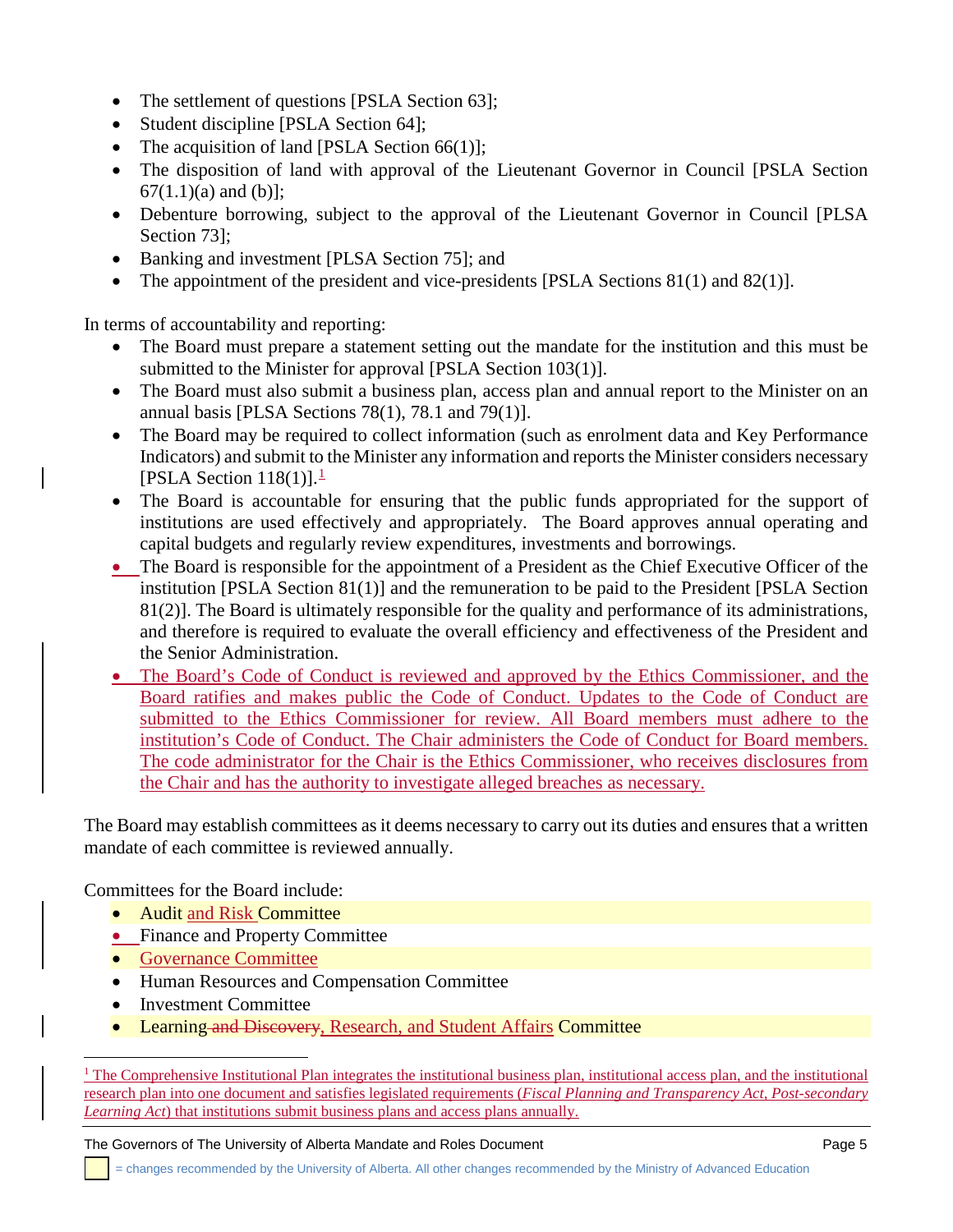- Safety, Health and Environment Committee
- University RelationsReputation and Public Affairs Committee

Link to the Board's standing committees: [ualberta.ca/governance/member-zone/board-standing](https://www.ualberta.ca/governance/member-zone/board-standing-committees/index.html)[committees](https://www.ualberta.ca/governance/member-zone/board-standing-committees/index.html)

The Board acts as an intermediary between the institution and the public that it is intended to serve. The Board is responsible for ensuring that the institution is responsive to changing educational and societal needs. The Board, in collaboration with Senior Administration of the University, is a significant participant in Campus Alberta.

## **Board Chair**

With direction from the Board, the Chair represents the Board and its interests in dealing with the Minister, the Department, the President, stakeholders and the community. The Chair is responsible for providing leadership for the Board and for effectively facilitating the work of the Board.

Additional responsibilities of the Chair include:

- Planning and managing Board meetings;
- Providing the Minister with regular updates on the strategic direction of the University and informing the Minister regarding emergent issues;
- Ensuring that the Board, and its committees, have opportunities to meet independent of management;
- Ensuring that an adequate succession plan is in place for Board member and Senior Administration renewal, and
- Ensuring that members of the Board comply with the University's *Code of Conduct: Board Members' Obligations Respecting Conflict of Interest:* [www.ualberta.ca/governance/media](file:///%5C%5Csts.ad.ualberta.ca%5Cuofa%5CDepartments%5CSAB%5CShared%20Drive%5CGovernance%5CGO03%20Board%20of%20Governors%20-%20Committees%5CGOV%5C19-20%5CFE-26%5CAgenda%5CAgenda%20Items%5COpen%20Session%5Cwww.ualberta.ca%5Cgovernance%5Cmedia-library%5Cdocuments%5Cresources%5Cboardrepo%5Cboard-code-of-conduct-downloaded-from-hr-06-13-19.pdf)[library/documents/resources/boardrepo/board-code-of-conduct-downloaded-from-hr-06-13-](file:///%5C%5Csts.ad.ualberta.ca%5Cuofa%5CDepartments%5CSAB%5CShared%20Drive%5CGovernance%5CGO03%20Board%20of%20Governors%20-%20Committees%5CGOV%5C19-20%5CFE-26%5CAgenda%5CAgenda%20Items%5COpen%20Session%5Cwww.ualberta.ca%5Cgovernance%5Cmedia-library%5Cdocuments%5Cresources%5Cboardrepo%5Cboard-code-of-conduct-downloaded-from-hr-06-13-19.pdf) [19.pdf](file:///%5C%5Csts.ad.ualberta.ca%5Cuofa%5CDepartments%5CSAB%5CShared%20Drive%5CGovernance%5CGO03%20Board%20of%20Governors%20-%20Committees%5CGOV%5C19-20%5CFE-26%5CAgenda%5CAgenda%20Items%5COpen%20Session%5Cwww.ualberta.ca%5Cgovernance%5Cmedia-library%5Cdocuments%5Cresources%5Cboardrepo%5Cboard-code-of-conduct-downloaded-from-hr-06-13-19.pdf)

University's Conflict Policy – *Conflict of Interest and Commitment and Institutional Conflict:*  https://policiesonline.ualberta.ca/PoliciesProcedures/Policies/Conflict-Policy--Conflict-of-Interest-and-Commitment-and-Institutional-Conflict.pdf

- Ensuring that members of the Board are aware of the University's Ethical Conduct and Safe Disclosure Policy: [https://policiesonline.ualberta.ca/PoliciesProcedures/Policies/Ethical-](https://policiesonline.ualberta.ca/PoliciesProcedures/Policies/Ethical-Conduct-and-Safe-Disclosure-Policy.pdf)[Conduct-and-Safe-Disclosure-Policy.pdf](https://policiesonline.ualberta.ca/PoliciesProcedures/Policies/Ethical-Conduct-and-Safe-Disclosure-Policy.pdf)
- A Vice-Chair serves as the Acting Chair in the absence of the Board Chair, or when the position of Chair is vacant.

## **Board Members**

Board members must act in the best interests of the University [PSLA Section 16(5)].

The individual responsibilities of Board members include:

- Attending all general and special Board meetings;
- Sitting on committees and attending committee meetings as required;
- Advocating for the University in securing resources in addition to government grants for the support of the institution;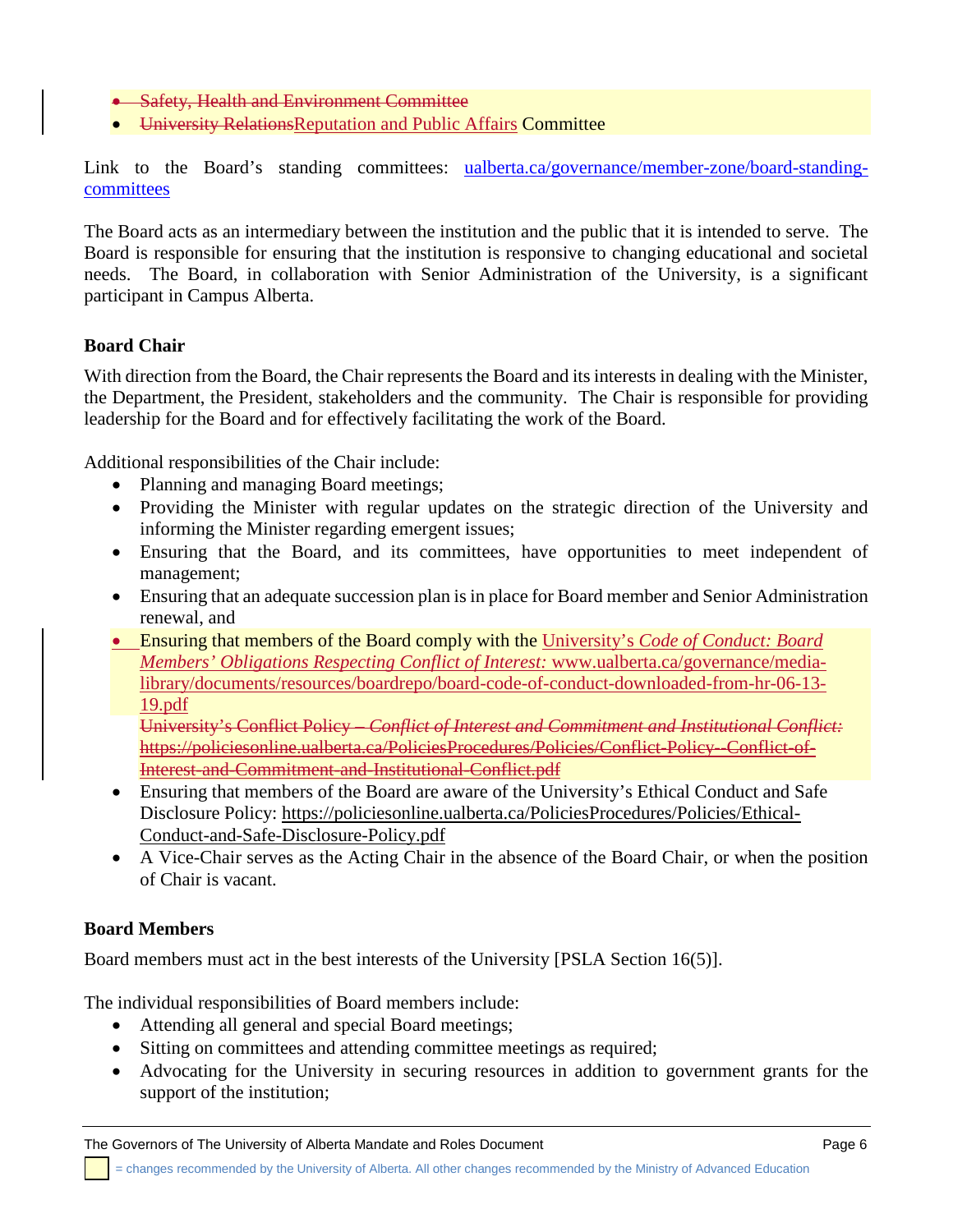- Keeping informed and abreast of relevant provincial, national and international issues, as well as developments within the institution;
- Acting in an ethical manner and complying with the Board's bylaws and policies;
- Participating in assessing the Board's performance and contribution to the institution and assessing ways in which the Board could improve in fulfilling its responsibilities; and
- Participating in campus activities and providing input where appropriate.

## **President**

As Chief Executive Officer and Vice-Chancellor, the President positions the University such that its standing as a major comprehensive and research-intensive institution is preserved, enhanced, and secured. The President leads the university in striving for excellence in teaching, research and in service to the broader community. The President ensures the achievement of this standard of excellence while fostering an atmosphere that demonstrates and promotes the highest standard of ethical behaviour.

## Key Accountabilities

Without restricting the generality of the above purpose statement and in accordance with Article 81(3) of the PSLA, the President has supervision over and direction of the operation of the University of Alberta and these other powers, duties and functions, as set out below:

- Creates and implements a vision that will build and advance the University of Alberta as an exceptional institution within Alberta, across Canada, and internationally.
- Exercises oversight over the operational and fiscal management of the University. Delegates the internal operation of the University to the Provost and Vice-President (Academic).
- Creates, through all his/her dealings, an atmosphere of academic excellence in all subject areas represented at the University of Alberta that will further the reputation of the University as a leader in teaching, research, and community service.
- Encourages, leads, and nurtures the development of areas of research excellence and, where relevant, develops strategic academic institutes focusing on research, innovation, and enterprise to act as a catalyst for the local, and Provincial, and, in some cases, National economies.
- Supports and collaborates to build excellence in teaching, research and service.
- Fosters a culture that attracts, retains and ensures the success of students and ensures a positive student experience.
- Creates and continually encourages further opening-up the University of Alberta to the world (by attracting more international students, faculty, and programmes).
- Builds a senior executive team committed to working with the community in fulfilling the vision, goals, and priorities necessary to ensure the long-term sustainability of the University.
- Promotes, preserves, and represents, through his/her personal reputation and stature, the achievements of the University in order to gain support for its many endeavours.
- Models, as the University's chief representative and spokesperson, the spirit, values, and integrity of the institution as he/she champions, locally, provincially, nationally, and internationally, the initiatives set out in the University's Comprehensive Institutional Plan.
- Champions the University's advancement initiatives and campaigns and develops diversified income streams to ensure the long-term financial viability of the University. Works closely with the Vice-President (Advancement) and, where relevant, Deans of Faculties and other relevant stakeholders to plan strategies for successfully accomplishing these initiatives.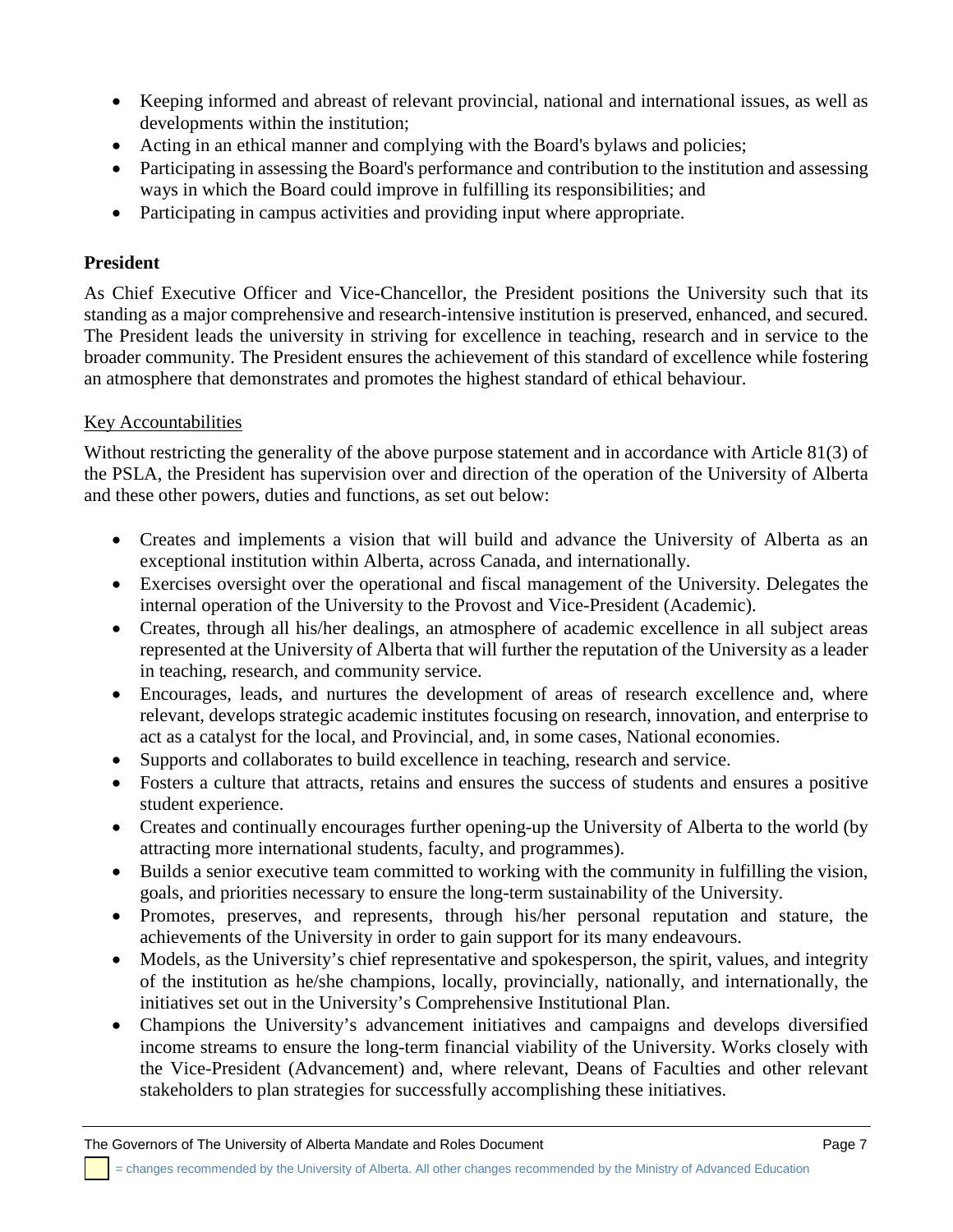- Ensures the overall effectiveness of the University through advocacy to, contact with, and/or participation in various orders of government and with councils and organizations involved in higher education at the provincial, national, and international levels.
- Ensures the University of Alberta contributes to a vibrant knowledge economy integral to and driving Alberta's success by engaging with businesses, industry, and government across the Province.
- Ensures the collegial, harmonious, and collaborative work of the various governing bodies (General Faculties Council (GFC), the Senate, and the Board of Governors), focusing on the achievement of the University vision of excellence.
- Maintains a strong relationship with the Chair of the Board of Governors and with the Chancellor.
- Ensures connection to and alignment and engagement with the Senate, Alumni and with key University community members, groups and associations.
- Ensures the various Faculties and other academic units, as well as executive and senior leadership of the University, are structured in a manner that encourages innovative and efficient administration of the entire institution.
- Reports to the Board of Governors on all matters including the performance of the University against the measures laid out in the University's Comprehensive Institutional Plan.
- Exercises, under delegated authority from the Board of Governors, the authority to act in extraordinary and/or emergency circumstances.

## **3. Recruitment and Appointment of Board Members**

## **Membership**

As outlined in the PSLA [Section 16(3)], the Board consists of the Chair of the Board, the Chancellor of the University, the President of the University, and not more than 9 members representative of the general public, in addition to the Chair, appointed by the Lieutenant Governor in Council. In addition, the Board consists of the following members appointed by the Minister:

- Two alumni of the University nominated by the alumni association;
- One member of the senate nominated by the other members of the senate;
- Two members of the academic staff of the University, one of whom is nominated by the general faculties council and one of whom is nominated by the academic staff association;
- Two students nominated by the council of the students association;
- If the University has a graduate students association, one graduate student nominated by the council of the association; and
- One member of the non-academic staff nominated by the non-academic staff association.

Additional persons may be appointed by the Lieutenant Governor in Council on the recommendation of the Minister.

## **Public Members**

Public members are recruited and appointed by the Government of Alberta. Appointment of each member is for a fixed term of up to three years, with the potential of reappointment [PSLA Sections 56(1) and 56(2)]. Recruitment is competency-based.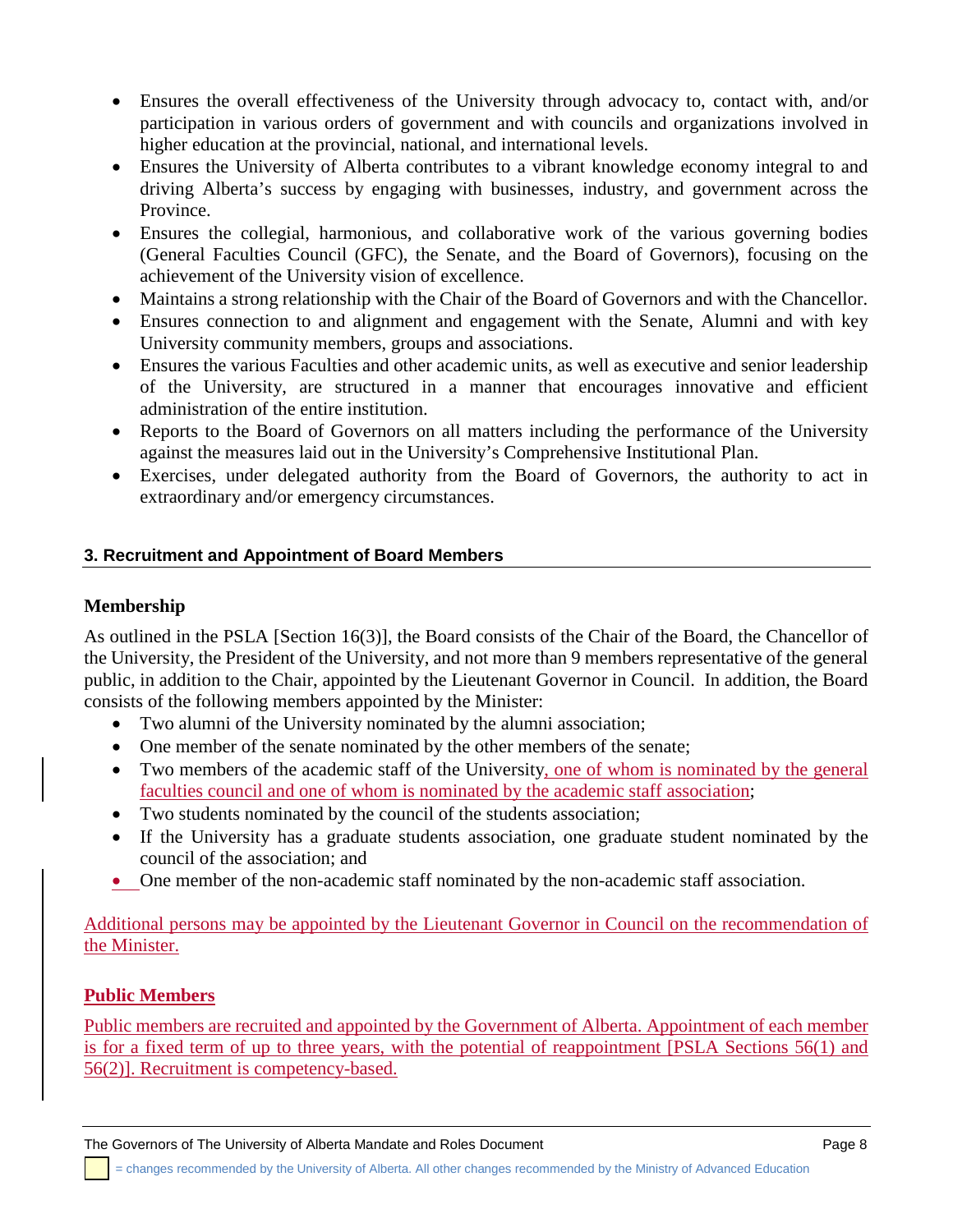The Board aspires to achieve an equitable, diverse and inclusive membership consistent with the objectives set out in the university's Strategic Plan for Equity, Diversity, and Inclusivity ("EDI Strategic Plan"). The Board also develops a competency matrix that outlines the skills, experience and knowledge required as a whole, and identifies how each individual contributes to those requirements. The competency matrix is a resource for boards to identify competencies or skill gaps to be recruited.

## Recruitment Process

The public member recruitment process is managed by the Department. When a recruitment for a public member is required:

- The Department, in consultation with the Board, completes a recruitment plan guided by principles of equity, diversity, and inclusion, that includes a recommended set of desired competencies based on the skills, experience and knowledge listed in the competency matrix. The Minister approves the recruitment plan and recruitment is conducted based on the approved competencies.
- Screening is completed by the Department, including (where possible) the identification of any potential conflicts of interest.
- The Board recommends potential candidates to the Minister.
- Interviews take place with potential candidates.
- The Minister then recommends an individual(s) for appointment (or reappointment) by the Lieutenant Governor in Council.

## Reappointment Process

Public member reappointments may not require a recruitment. Instead, a written request, including sufficient rationale to support the reappointment may be submitted to the Minister by the Chair. If there is sufficient alignment between the Minister and the Board, a reappointment request may result.

## Appointment Process

The Lieutenant Governor in Council considers the Minister's recommendation for appointment or reappointment of public members. If approved, the public member is appointed or reappointed by Order in Council.

## **Representative Members**

Representative members (students, graduate students, academic, non-academic, tutor, alumni) are nominated by their respective associations at each post-secondary institution and appointed by the Minister. Appointment of each member is for a fixed term of up to three years, with the potential of reappointment [PSLA Sections 56(1) and 56(2)] based on criteria identified by the PSLA, and specific to each post-secondary institution.

## Appointment Process

- Representative members are nominated by their respective associations at each post-secondary institution. Individuals are chosen for appointment (or reappointment) and names provided to the Board. The Board then sends their recommendation to the Minister.
- If the Minister approves the recommendation, the appointment is formalized through a Ministerial Order.

The Governors of The University of Alberta Mandate and Roles Document The Governors of The University of Alberta Mandate and Roles Document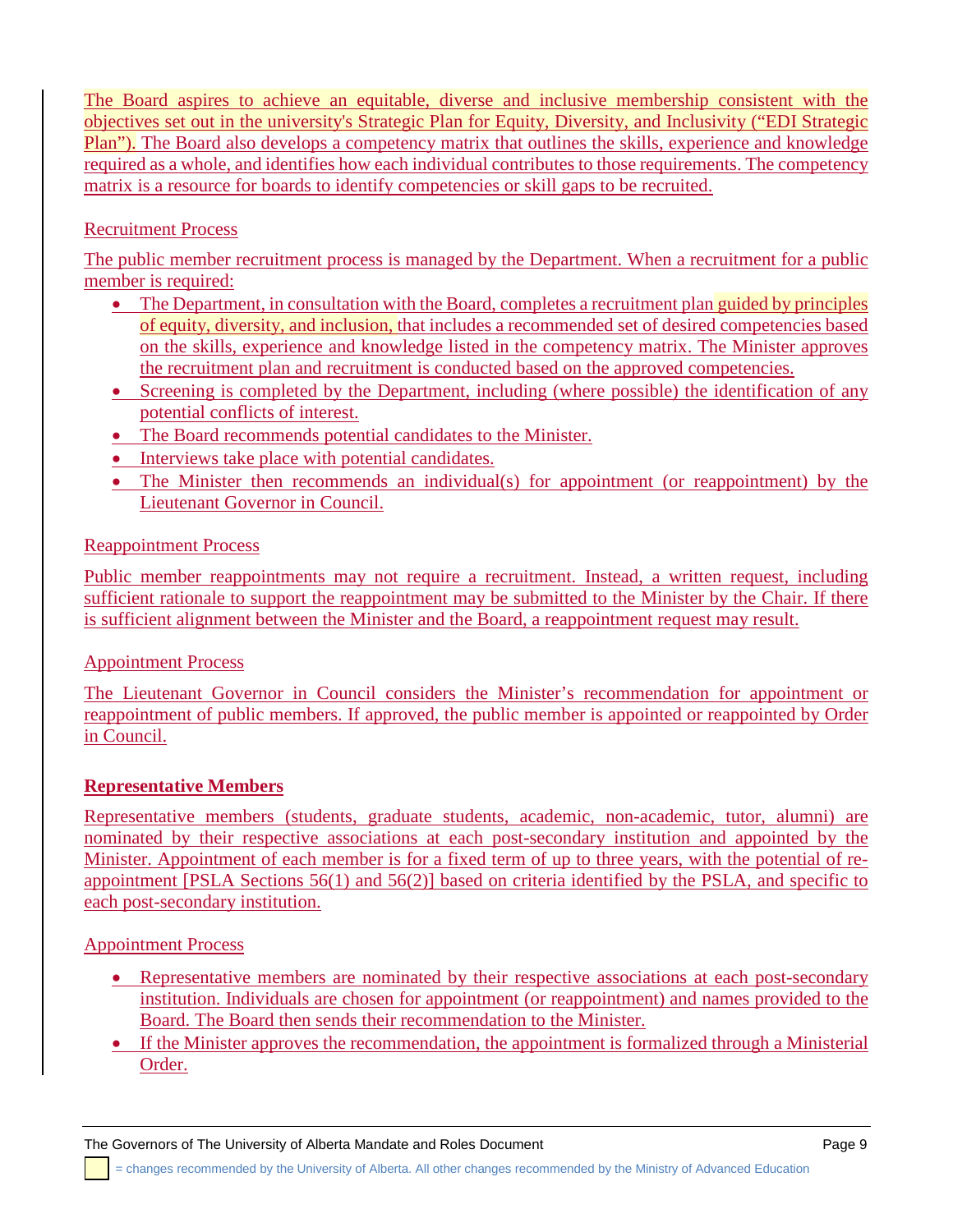#### **Recruitment**

The recruitment of public members is competency-based and led by the Department in consultation with the Board. The Board and the Department will develop a competency matrix for the Board as a whole as well as competencies required for individual members.

The steps that are taken or intended to be taken in the recruitment process and any identified skills, knowledge, experience or attributes required of a member to be appointed will be made public either before or after the member is appointed [APAGA Section 13(2)].

A public posting of all vacancies is the responsibility of the Department.

Recruitment is based on the competencies approved by the Minister.

#### **Process**

When a vacancy occurs:

- The Board identifies competencies that need to be replaced and provides that profile to the Department that facilitates the recruitment process.
- Applications are reviewed by the Department and assessed on the basis of the applicable competencies and values identified through the development of a screening report.
- The Board Chair reviews the screening report and consults as appropriate and forwards a recommendation to the Minister.
- Based on the screening report and considering the Board recommendation, the Department interviews candidates and the Minister then recommends the name of a candidate to Cabinet for appointment.
- Once Cabinet approves the Minister's recommendation, the Department will coordinate the appointment process by *Order in Council* (for public appointments) or Ministerial Order (for internally-elected appointments).

## **Appointment**

Prior to the appointment of a Board member, appropriate screening will include determining potential conflicts of interest.

Appointment is for a fixed term of up to 3 years, with the potential for reappointment [PSLA Sections  $56(1)$  and  $56(2)$ .

## **Remuneration**

Board members are not remunerated for their service. The University does reimburse Board members for expenses incurred in the performance of their duties as a member of the Board [PSLA Section 55].

## **Orientation, Education and Development**

The Department provides new Board members with orientation materials to assist them in their role. Following the appointment of a Board member, the Department provides the new member with an orientation manual. In addition, the new members participates in an orientation process coordinated by the University Governance office. The Board is committed to on-going professional development for

The Governors of The University of Alberta Mandate and Roles Document **Page 10** Page 10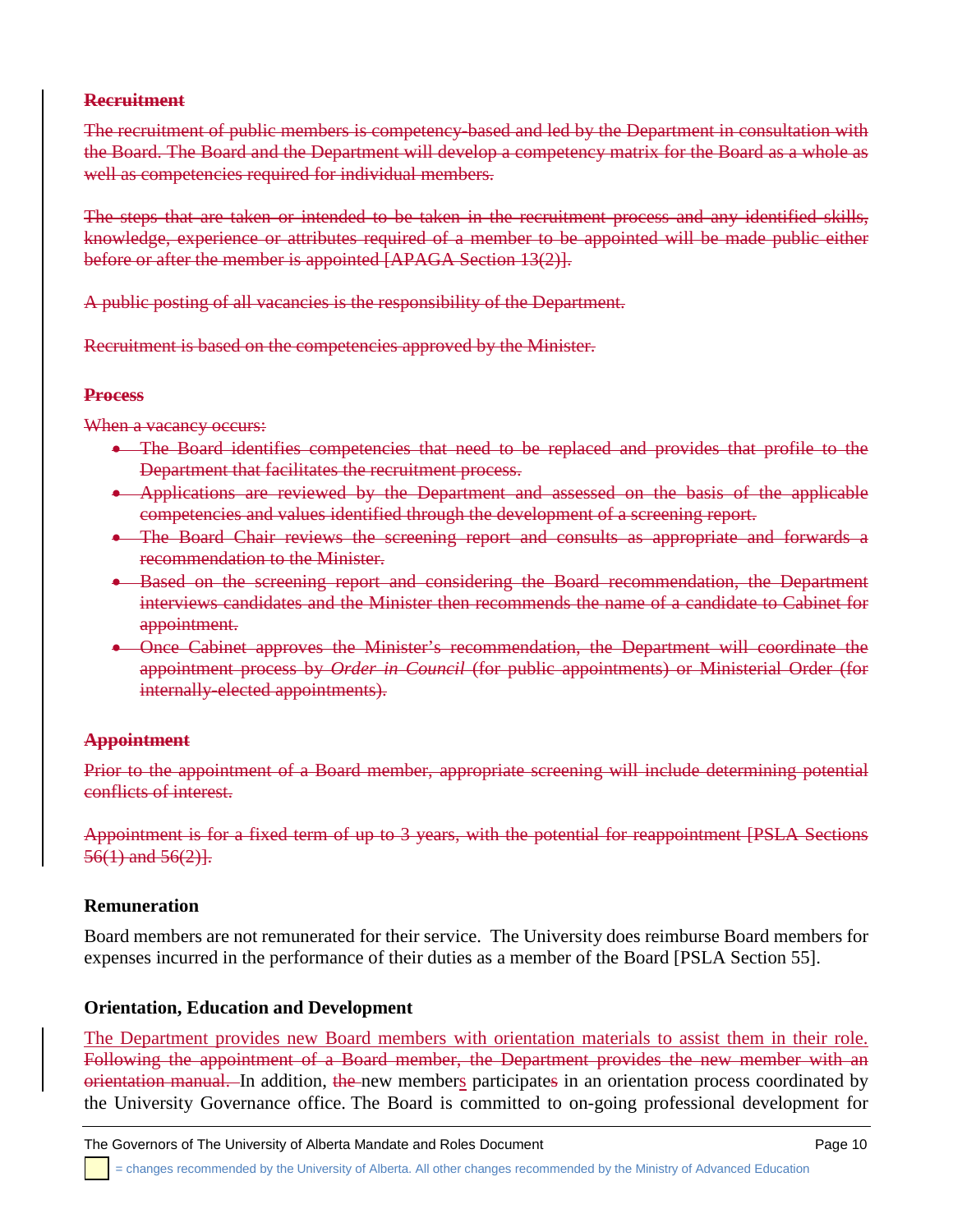members and will identify and facilitate members' participation at workshops, conferences or other educational activities.

#### **4. Interaction between Board and Department**

The Board serves as the intermediary between the Government of Alberta and the institution. The Board may become involved in the development of provincial policies by:

- Providing advice on issues and trends;
- Reacting to proposals and statements put forward by the Minister;
- Recommending policy changes to the Minister; and
- Keeping the Minister informed about the development of the institution and plans for the future.

As described under Duties and Responsibilities, the Board provides the Department with regular reports on the institution's performance and future plans.

## **5. Administration**

#### **Annual Affirmation**

The Mandate and Roles Document must be affirmed annually by the Minister and the Board Chair, or on a change in either the Minister or Board Chair. will be reviewed annually by the Board of Governors.

#### **Three Year Renewal or Revision**

The Mandate and Roles Document must be reviewed and renewed, amended, or replaced within three years after the day on which the document or the most recent amendment to the document was signed shall be in effect for not more than three years. It must be renewed or revised by the expiry date [APAGA Section 4].

## **Transparency**

Copies of the Mandate and Roles Document will be filed with the Department and the Public Agency Secretariat Minister and the Agency Governance Secretariat. In support of the principle of transparency [APAGA Section 5] this document will also be made available on the Board's website and the Government of Alberta's website.

University of Alberta

Kate Chisholm Demetrios Nicolaides Board Chair Minister of Advanced Education

Date Date

The Governors of The University of Alberta Mandate and Roles Document **Page 11** Page 11

\_\_\_\_\_\_\_\_\_\_\_\_\_\_\_\_\_\_\_\_\_\_ \_\_\_\_\_\_\_\_\_\_\_\_\_\_\_\_\_\_\_\_\_

\_\_\_\_\_\_\_\_\_\_\_\_\_\_\_\_\_\_\_\_\_\_ \_\_\_\_\_\_\_\_\_\_\_\_\_\_\_\_\_\_\_\_\_\_

= changes recommended by the University of Alberta. All other changes recommended by the Ministry of Advanced Education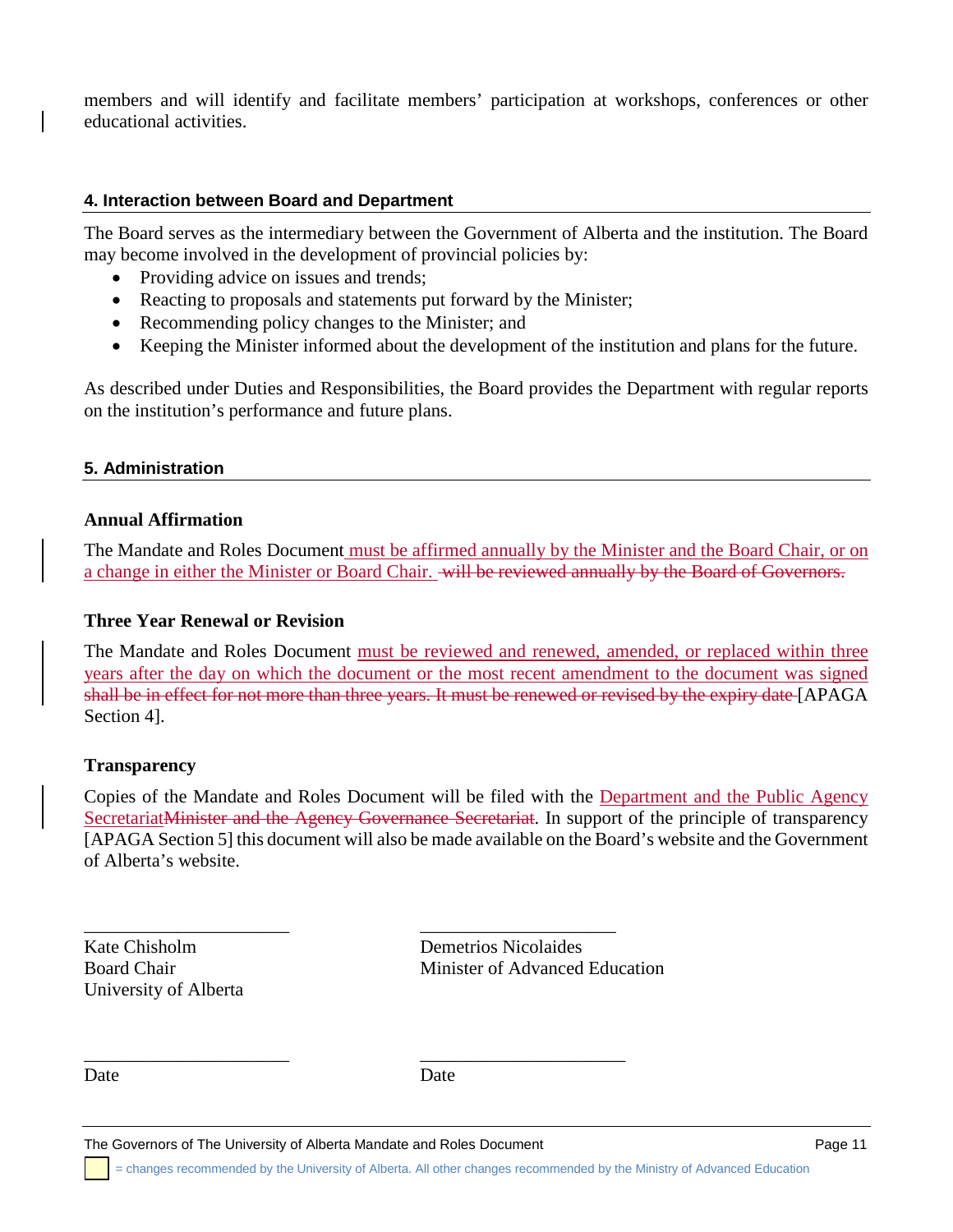

## **The Governors of The University of Alberta Mandate and Roles Document**

## **Preamble**

This Mandate and Roles Document for the Governors of the University of Alberta ("Board") has been developed collaboratively between the Minister of Advanced Education ("Minister") and the Board to reflect a common understanding of respective roles and responsibilities.

## **1. Mandate**

## **Mandate**

The University of Alberta operates as a Comprehensive Academic and Research University in accordance with the *Post-secondary Learning Act* ("PSLA"). The University of Alberta's mandate statement, as approved by the Board and the Minister, can be found [here.](https://www.alberta.ca/types-publicly-funded-post-secondary-institutions.aspx)

## **Vision and Mission (approved by the Board June 19, 2016)**

Vision

To inspire the human spirit through outstanding achievements in learning, discovery, and citizenship in a creative community, building one of the world's great universities for the public good.

Mission

Within a vibrant and supportive learning environment, the University of Alberta (University) discovers, disseminates, and applies new knowledge for the benefit of society through teaching and learning, research and creative activity, community involvement, and partnerships. The University gives a national and international voice to innovation in our province, taking a lead role in placing Canada at the global forefront.

Values

The University of Alberta community of students, faculty, staff, and alumni rely on shared, deeply held values that guide behaviour and actions. These values are drawn from the principles on which the University of Alberta was founded in 1908 and reflect a dynamic, modern institution of higher learning, leading change nationally and internationally.

Above all, we value intellectual integrity, freedom of inquiry and expression, and the equality and dignity of all persons as the foundation of ethical conduct in research, teaching, learning, and service. We value excellence in teaching, research, and creative activity that enriches learning experiences, advances knowledge, inspires engaged citizenship, and promotes the public good.

We value learners at all stages of life and strive to provide an intellectually rewarding educational environment for all.

We value academic freedom and institutional autonomy as fundamental to open inquiry and the pursuit of truth.

We value diversity, inclusivity, and equity across and among our people, campuses, and disciplines.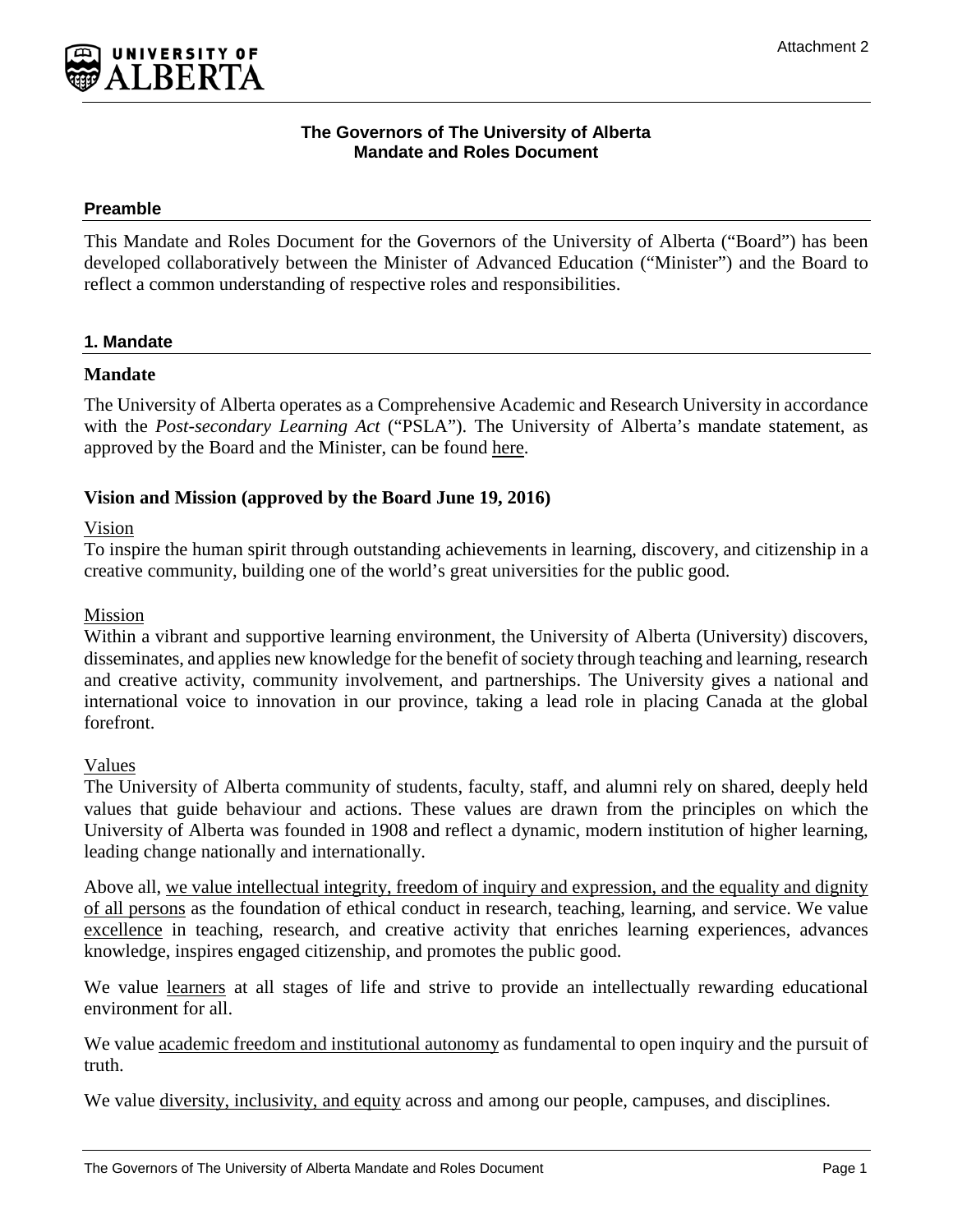We value creativity and innovation from the genesis of ideas through to the dissemination of knowledge.

We value the history and traditions of our university, celebrating with pride our people, achievements, and contributions to society.

The University's strategic plan, *For the Public Good* can be found at: [www.ualberta.ca/strategic-plan.](http://www.ualberta.ca/strategic-plan)

## **Applicable Legislation and Regulations**

The Board has responsibilities under, and is subject to, a number of statutes and regulations, including the:

- *Post-secondary Learning Act ("PSLA");*
	- o Alternative Academic Council Regulation;
	- o Land Use Regulation;
	- o Pension Validation Regulation;
	- o Programs of Study Regulation; and
	- o Sessional Faculty Regulation
	- o Tuition Fees Regulation
- *Alberta Public Agencies Governance Act;*
- *Access to the Future Act;*
- *Conflicts of Interest Act;*
- *Financial Administration Act;*
- *Fiscal Planning and Transparency Act;*
- *Labour Relations Code;*
- *Public Service Employee Relations Act;*
- *Public Sector Compensation Transparency Act;*
	- o Public Sector Compensation Transparency General Regulation;
- *Freedom of Information and Protection of Privacy Act;* 
	- o Freedom of Information and Protection of Privacy (Ministerial) Regulation;
	- o Freedom of Information and Protection of Privacy Regulation;
- *Government Organizational Act (Schedule 1, Advanced Education)*
	- o Advanced Education Grants Regulation;
- *Reform of Agencies, Boards and Commissions Compensation Act;*
	- o Reform of Agencies, Boards and Commissions (Post-secondary Institutions) Compensation Regulation;
	- o Salary Restraint Regulation;
- *Lobbyist Act;*
	- o Lobbyists Act General Regulation; and
- *Public Interest Disclosure (Whistleblower Protection) Act.*

## **2. Duties and Responsibilities**

## **Lieutenant Governor in Council**

The PSLA outlines the duties and responsibilities of the Lieutenant Governor in Council specific to the Board. These include the continuation of the public post-secondary institution [PSLA Section 126] and its Board [PSLA Section 16 (1)].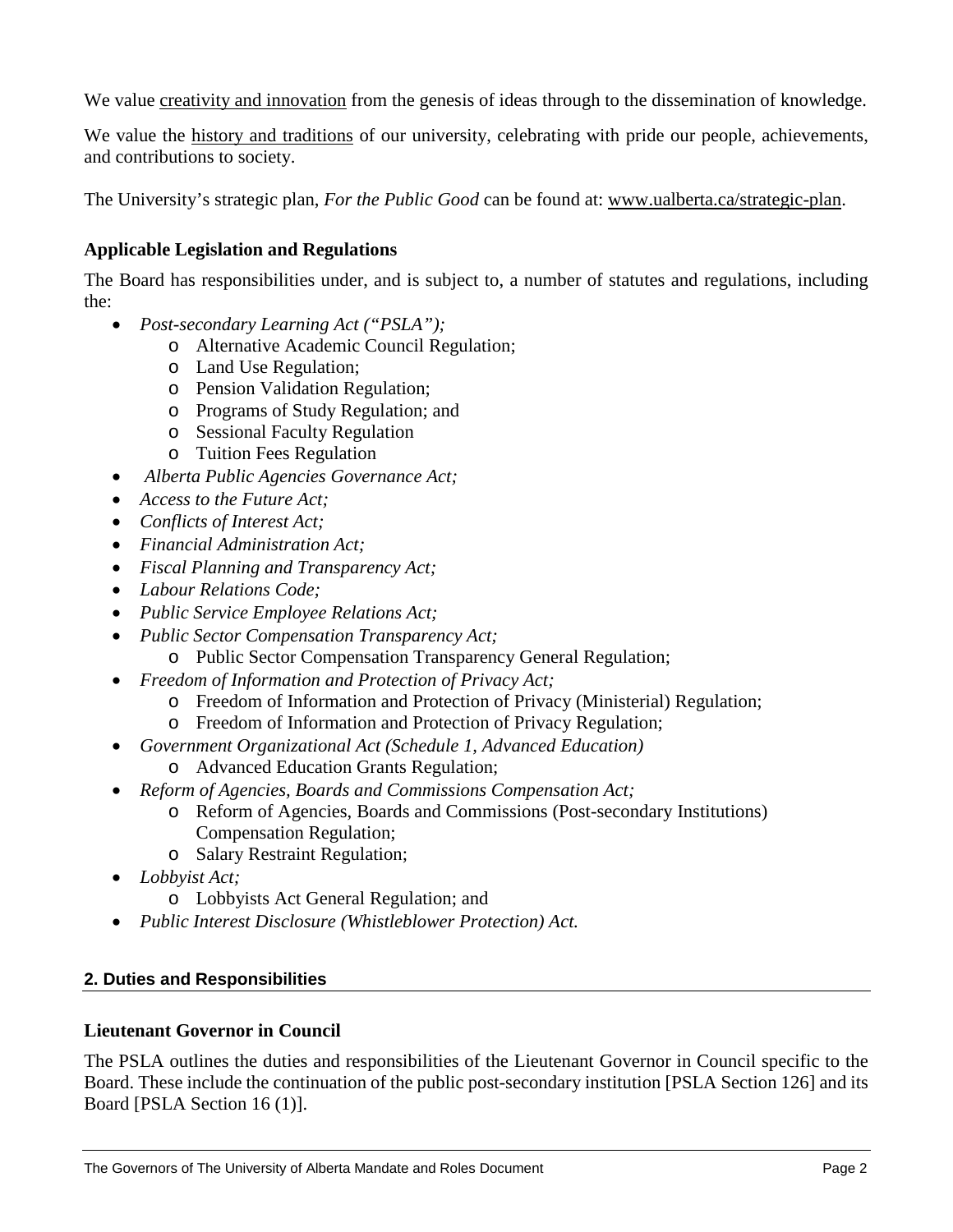In addition, the Lieutenant Governor in Council:

- Appoints public Board members [PSLA Section 16(3)(e)];
- May by order disestablish the public post-secondary institution and its Board [PSLA Section  $102(1)$ ;
- May order that the assets and liabilities of a dissolved Board be transferred to government or to another post-secondary institution [PSLA Section 102(2)];
- Approves debenture borrowing [PSLA Section 73(1)];
- Approves an incorporation, and the establishment, acquisition and dissolution of a subsidiary by the Board [PSLA Section 77 and the Financial Administration Act];
- Approves the Board's establishment of a registered pension plan as an alternative to a designated pension plan [PSLA Section 69(2)(b)]; and
- Approves the Board's disposition of certain land [PSLA Section  $67(1.1)$ ].

## **Auditor General**

The Auditor General of Alberta is the auditor of the Board as outlined in Section 71 of the PSLA.

## **Minister of Advanced Education**

The PSLA outlines a variety of duties and responsibilities for the Minister including the appointment of Board members from nominees of constituent groups [PSLA Section 16(3)(d)] and approval of the institution's mandate statement [PSLA Section 103(1)].

In addition, the Minister:

- Monitors the institution's operation and performance through the Board's business plan, access plan, and annual report submissions [PSLA Sections 78(1), 78.1 and 79(1)];
- Approves the Board's establishment of supplementary pension plans [PSLA Section  $69(2)(c)$ ];
- Approves an incorporation, and the establishment, acquisition and dissolution of a subsidiary by the Board [PSLA Section 77 and the Financial Administration Act]; and
- Informs the Board of government policies and direction impacting the work of the Board.

Under the *Alberta Public Agencies Governance Act* (APAGA), the Minister also conducts regular reviews (at least every seven years) of the Board's mandate and purpose [APAGA Section 19(1)].

## **Deputy Minister of Advanced Education**

The Deputy Minister supports and acts under the general direction of the Minister, and is responsible for activities which have been delegated by the Minister.

## **Department of Advanced Education**

The Department supports the Minister and Board in meeting their legislated responsibilities. Examples of Department support for Board related functions include:

- The provision of orientation materials and training support for new Board members;
- Establishment of workflow procedures for the recruitment and appointment of Board members;
- Ensuring that the Board's Mandate and Roles Document is affirmed annually and renewed or revised every three years; and
- Coordinating the Board's mandate and purpose review, at a minimum, every seven years.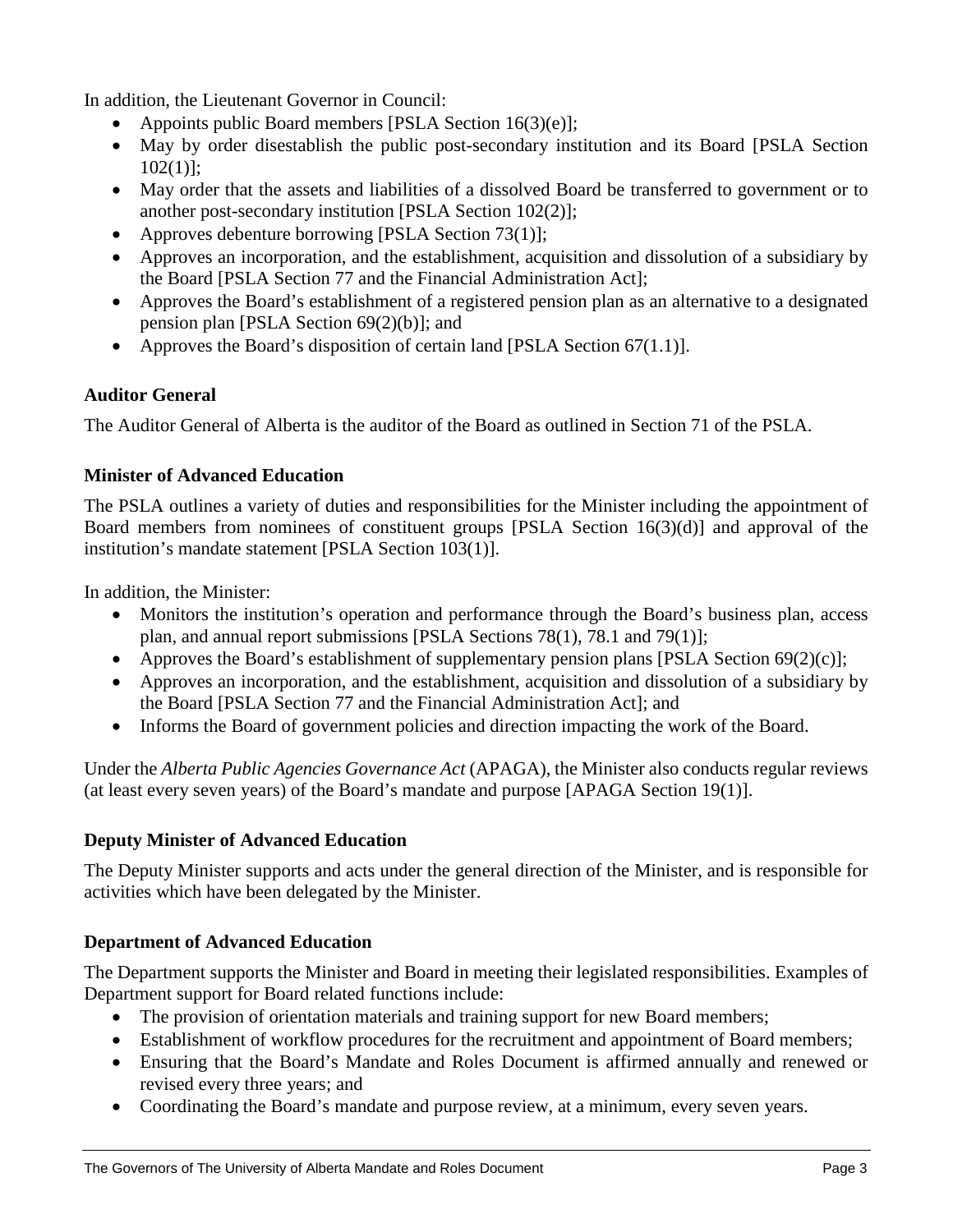## **The Governors of The University of Alberta**

The Board shall manage and operate the institution in accordance with its mandate [PSLA Section  $60(1)(a)$ ].

The Board agrees to work with the Minister to support and promote the adult learning system principles of accessibility, affordability, quality, coordination, and accountability.

The Board has the authority through the PSLA to establish admission requirements and publish rules with respect to enrolment and programs [PSLA Section 60(1)(c) and (d)], determine tuition fees to be paid by students in accordance with the regulations [PSLA Section 61], and delegate in writing powers, duties or functions set out in the PSLA, with the exception of bylaws [PSLA Section 62]. Other Board specific functions include, but are not limited to:

- The settlement of questions [PSLA Section 63];
- Student discipline [PSLA Section 64];
- The acquisition of land [PSLA Section  $66(1)$ ];
- The disposition of land with approval of the Lieutenant Governor in Council [PSLA Section  $67(1.1)(a)$  and  $(b)$ ];
- Debenture borrowing, subject to the approval of the Lieutenant Governor in Council [PLSA] Section 73];
- Banking and investment [PLSA Section 75]; and
- The appointment of the president and vice-presidents [PSLA Sections  $81(1)$  and  $82(1)$ ].

In terms of accountability and reporting:

- The Board must prepare a statement setting out the mandate for the institution and this must be submitted to the Minister for approval [PSLA Section 103(1)].
- The Board must also submit a business plan, access plan and annual report to the Minister on an annual basis [PLSA Sections 78(1), 78.1 and 79(1)].
- The Board may be required to collect information (such as enrolment data and Key Performance Indicators) and submit to the Minister any information and reports the Minister considers necessary [PSLA Section  $118(1)$  $118(1)$ ].<sup>1</sup>
- The Board is accountable for ensuring that the public funds appropriated for the support of institutions are used effectively and appropriately. The Board approves annual operating and capital budgets and regularly review expenditures, investments and borrowings.
- The Board is responsible for the appointment of a President as the Chief Executive Officer of the institution [PSLA Section 81(1)] and the remuneration to be paid to the President [PSLA Section 81(2)]. The Board is ultimately responsible for the quality and performance of its administrations, and therefore is required to evaluate the overall efficiency and effectiveness of the President and the Senior Administration.
- The Board's Code of Conduct is reviewed and approved by the Ethics Commissioner, and the Board ratifies and makes public the Code of Conduct. Updates to the Code of Conduct are submitted to the Ethics Commissioner for review. All Board members must adhere to the institution's Code of Conduct. The Chair administers the Code of Conduct for Board members.

<span id="page-18-0"></span><sup>&</sup>lt;sup>1</sup> The Comprehensive Institutional Plan integrates the institutional business plan, institutional access plan, and the institutional research plan into one document and satisfies legislated requirements (*Fiscal Planning and Transparency Act, Post-secondary Learning Act*) that institutions submit business plans and access plans annually.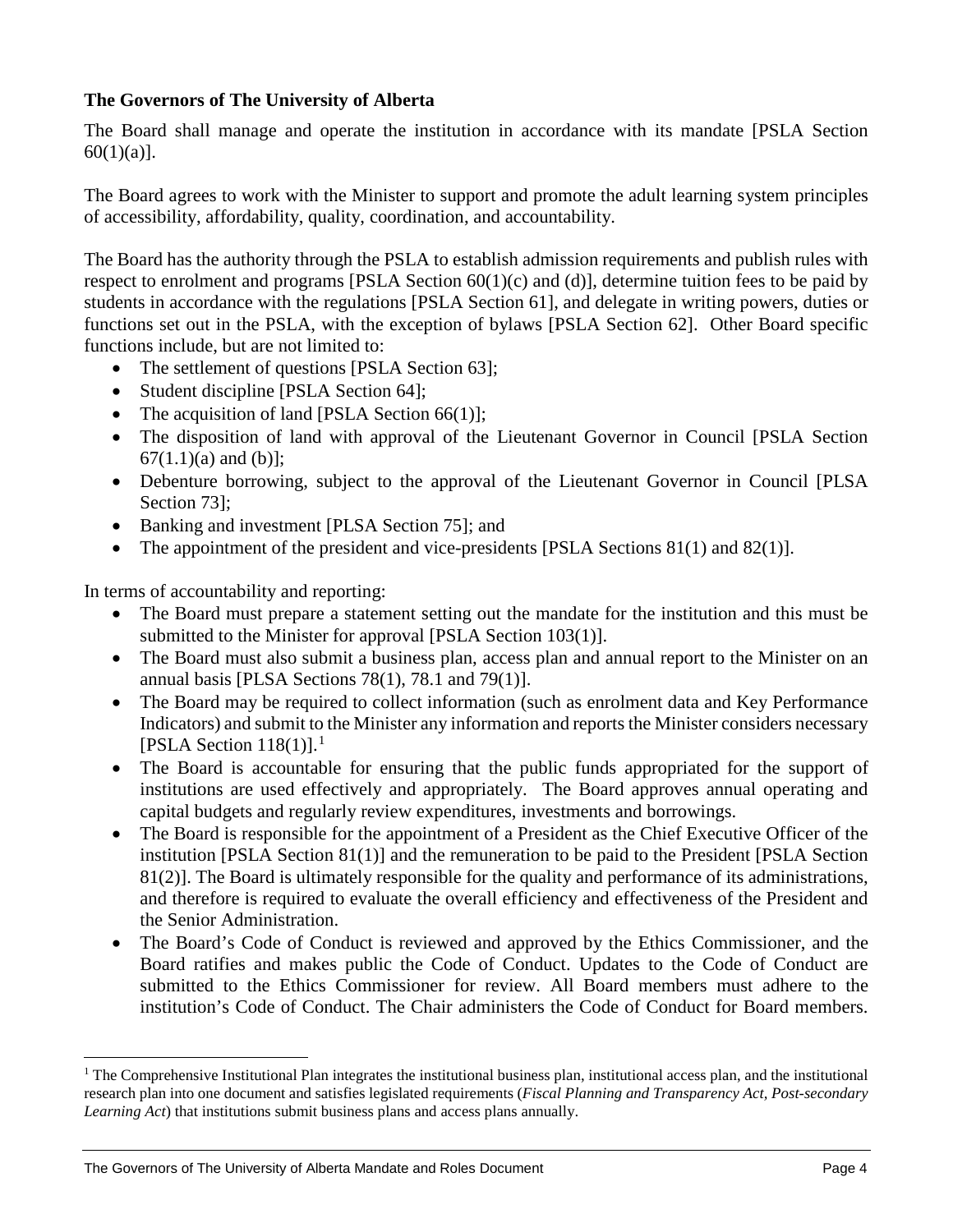The code administrator for the Chair is the Ethics Commissioner, who receives disclosures from the Chair and has the authority to investigate alleged breaches as necessary.

The Board may establish committees as it deems necessary to carry out its duties and ensures that a written mandate of each committee is reviewed annually.

Committees for the Board include:

- Audit and Risk Committee
- Finance and Property Committee
- Governance Committee
- Human Resources and Compensation Committee
- Investment Committee
- Learning, Research, and Student Affairs Committee
- Reputation and Public Affairs Committee

Link to the Board's standing committees: [ualberta.ca/governance/member-zone/board-standing](https://www.ualberta.ca/governance/member-zone/board-standing-committees/index.html)[committees](https://www.ualberta.ca/governance/member-zone/board-standing-committees/index.html)

The Board acts as an intermediary between the institution and the public that it is intended to serve. The Board is responsible for ensuring that the institution is responsive to changing educational and societal needs. The Board, in collaboration with Senior Administration of the University, is a significant participant in Campus Alberta.

## **Board Chair**

With direction from the Board, the Chair represents the Board and its interests in dealing with the Minister, the Department, the President, stakeholders and the community. The Chair is responsible for providing leadership for the Board and for effectively facilitating the work of the Board.

Additional responsibilities of the Chair include:

- Planning and managing Board meetings;
- Providing the Minister with regular updates on the strategic direction of the University and informing the Minister regarding emergent issues;
- Ensuring that the Board, and its committees, have opportunities to meet independent of management;
- Ensuring that an adequate succession plan is in place for Board member and Senior Administration renewal, and
- Ensuring that members of the Board comply with the University's *Code of Conduct: Board Members' Obligations Respecting Conflict of Interest:* [www.ualberta.ca/governance/media](file:///%5C%5Csts.ad.ualberta.ca%5Cuofa%5CDepartments%5CSAB%5CShared%20Drive%5CGovernance%5CGO03%20Board%20of%20Governors%20-%20Committees%5CGOV%5C19-20%5CFE-26%5CAgenda%5CAgenda%20Items%5COpen%20Session%5Cwww.ualberta.ca%5Cgovernance%5Cmedia-library%5Cdocuments%5Cresources%5Cboardrepo%5Cboard-code-of-conduct-downloaded-from-hr-06-13-19.pdf)[library/documents/resources/boardrepo/board-code-of-conduct-downloaded-from-hr-06-13-](file:///%5C%5Csts.ad.ualberta.ca%5Cuofa%5CDepartments%5CSAB%5CShared%20Drive%5CGovernance%5CGO03%20Board%20of%20Governors%20-%20Committees%5CGOV%5C19-20%5CFE-26%5CAgenda%5CAgenda%20Items%5COpen%20Session%5Cwww.ualberta.ca%5Cgovernance%5Cmedia-library%5Cdocuments%5Cresources%5Cboardrepo%5Cboard-code-of-conduct-downloaded-from-hr-06-13-19.pdf) [19.pdf](file:///%5C%5Csts.ad.ualberta.ca%5Cuofa%5CDepartments%5CSAB%5CShared%20Drive%5CGovernance%5CGO03%20Board%20of%20Governors%20-%20Committees%5CGOV%5C19-20%5CFE-26%5CAgenda%5CAgenda%20Items%5COpen%20Session%5Cwww.ualberta.ca%5Cgovernance%5Cmedia-library%5Cdocuments%5Cresources%5Cboardrepo%5Cboard-code-of-conduct-downloaded-from-hr-06-13-19.pdf)
- Ensuring that members of the Board are aware of the University's Ethical Conduct and Safe Disclosure Policy: [https://policiesonline.ualberta.ca/PoliciesProcedures/Policies/Ethical-Conduct](https://policiesonline.ualberta.ca/PoliciesProcedures/Policies/Ethical-Conduct-and-Safe-Disclosure-Policy.pdf)[and-Safe-Disclosure-Policy.pdf](https://policiesonline.ualberta.ca/PoliciesProcedures/Policies/Ethical-Conduct-and-Safe-Disclosure-Policy.pdf)
- A Vice-Chair serves as the Acting Chair in the absence of the Board Chair, or when the position of Chair is vacant.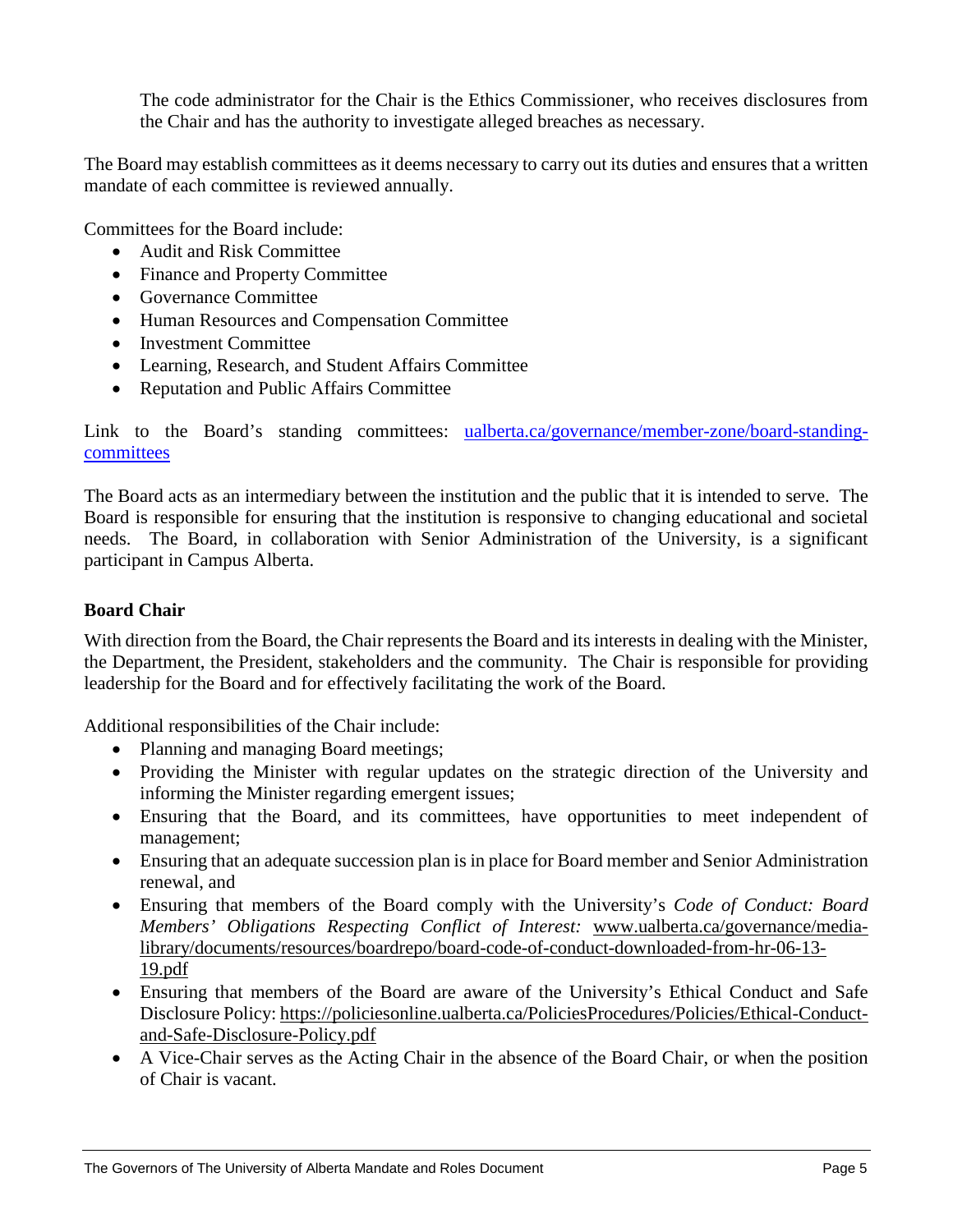## **Board Members**

Board members must act in the best interests of the University [PSLA Section 16(5)].

The individual responsibilities of Board members include:

- Attending all general and special Board meetings;
- Sitting on committees and attending committee meetings as required;
- Advocating for the University in securing resources in addition to government grants for the support of the institution;
- Keeping informed and abreast of relevant provincial, national and international issues, as well as developments within the institution;
- Acting in an ethical manner and complying with the Board's bylaws and policies;
- Participating in assessing the Board's performance and contribution to the institution and assessing ways in which the Board could improve in fulfilling its responsibilities; and
- Participating in campus activities and providing input where appropriate.

## **President**

As Chief Executive Officer and Vice-Chancellor, the President positions the University such that its standing as a major comprehensive and research-intensive institution is preserved, enhanced, and secured. The President leads the university in striving for excellence in teaching, research and in service to the broader community. The President ensures the achievement of this standard of excellence while fostering an atmosphere that demonstrates and promotes the highest standard of ethical behaviour.

## Key Accountabilities

Without restricting the generality of the above purpose statement and in accordance with Article 81(3) of the PSLA, the President has supervision over and direction of the operation of the University of Alberta and these other powers, duties and functions, as set out below:

- Creates and implements a vision that will build and advance the University of Alberta as an exceptional institution within Alberta, across Canada, and internationally.
- Exercises oversight over the operational and fiscal management of the University. Delegates the internal operation of the University to the Provost and Vice-President (Academic).
- Creates, through all his/her dealings, an atmosphere of academic excellence in all subject areas represented at the University of Alberta that will further the reputation of the University as a leader in teaching, research, and community service.
- Encourages, leads, and nurtures the development of areas of research excellence and, where relevant, develops strategic academic institutes focusing on research, innovation, and enterprise to act as a catalyst for the local, and Provincial, and, in some cases, National economies.
- Supports and collaborates to build excellence in teaching, research and service.
- Fosters a culture that attracts, retains and ensures the success of students and ensures a positive student experience.
- Creates and continually encourages further opening-up the University of Alberta to the world (by attracting more international students, faculty, and programmes).
- Builds a senior executive team committed to working with the community in fulfilling the vision, goals, and priorities necessary to ensure the long-term sustainability of the University.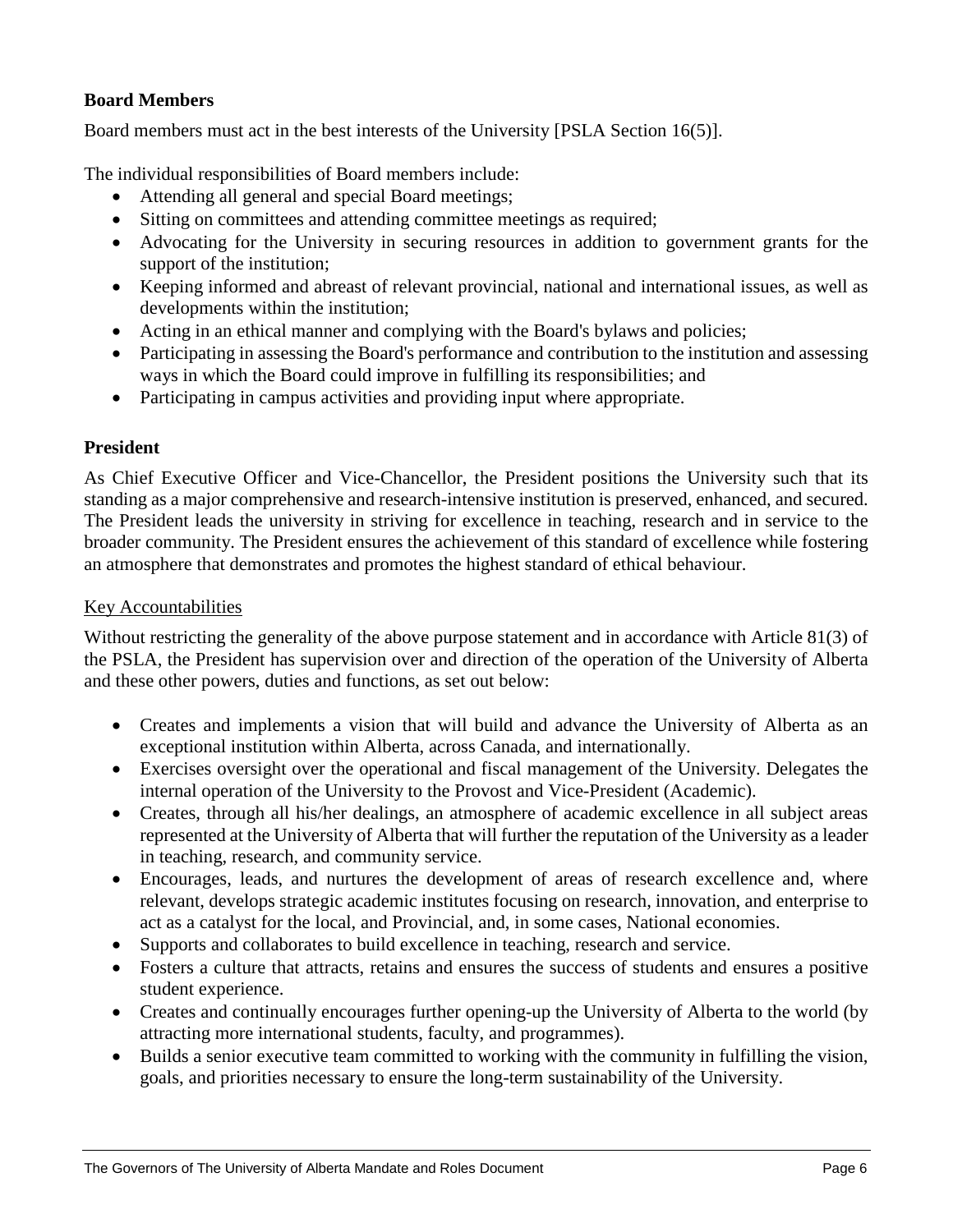- Promotes, preserves, and represents, through his/her personal reputation and stature, the achievements of the University in order to gain support for its many endeavours.
- Models, as the University's chief representative and spokesperson, the spirit, values, and integrity of the institution as he/she champions, locally, provincially, nationally, and internationally, the initiatives set out in the University's Comprehensive Institutional Plan.
- Champions the University's advancement initiatives and campaigns and develops diversified income streams to ensure the long-term financial viability of the University. Works closely with the Vice-President (Advancement) and, where relevant, Deans of Faculties and other relevant stakeholders to plan strategies for successfully accomplishing these initiatives.
- Ensures the overall effectiveness of the University through advocacy to, contact with, and/or participation in various orders of government and with councils and organizations involved in higher education at the provincial, national, and international levels.
- Ensures the University of Alberta contributes to a vibrant knowledge economy integral to and driving Alberta's success by engaging with businesses, industry, and government across the Province.
- Ensures the collegial, harmonious, and collaborative work of the various governing bodies (General Faculties Council (GFC), the Senate, and the Board of Governors), focusing on the achievement of the University vision of excellence.
- Maintains a strong relationship with the Chair of the Board of Governors and with the Chancellor.
- Ensures connection to and alignment and engagement with the Senate, Alumni and with key University community members, groups and associations.
- Ensures the various Faculties and other academic units, as well as executive and senior leadership of the University, are structured in a manner that encourages innovative and efficient administration of the entire institution.
- Reports to the Board of Governors on all matters including the performance of the University against the measures laid out in the University's Comprehensive Institutional Plan.
- Exercises, under delegated authority from the Board of Governors, the authority to act in extraordinary and/or emergency circumstances.

## **3. Recruitment and Appointment of Board Members**

## **Membership**

As outlined in the PSLA [Section 16(3)], the Board consists of the Chair of the Board, the Chancellor of the University, the President of the University, and not more than 9 members representative of the general public, in addition to the Chair, appointed by the Lieutenant Governor in Council. In addition, the Board consists of the following members appointed by the Minister:

- Two alumni of the University nominated by the alumni association;
- One member of the senate nominated by the other members of the senate;
- Two members of the academic staff of the University, <u>one of whom is nominated by the general</u> faculties council and one of whom is nominated by the academic staff association;
- Two students nominated by the council of the students association;
- If the University has a graduate students association, one graduate student nominated by the council of the association; and
- One member of the non-academic staff nominated by the non-academic staff association.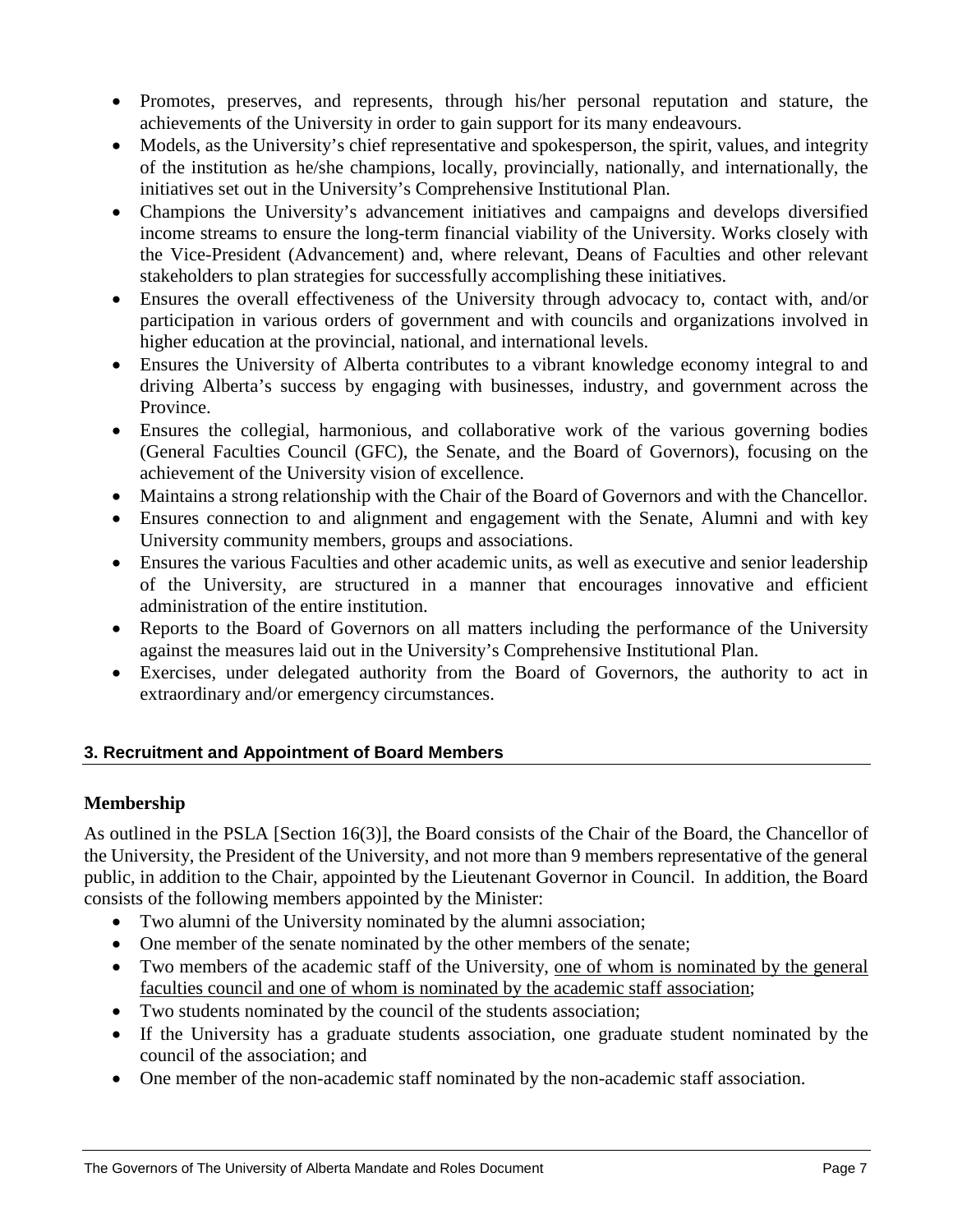Additional persons may be appointed by the Lieutenant Governor in Council on the recommendation of the Minister.

## **Public Members**

Public members are recruited and appointed by the Government of Alberta. Appointment of each member is for a fixed term of up to three years, with the potential of reappointment [PSLA Sections 56(1) and 56(2)]. Recruitment is competency-based.

The Board aspires to achieve an equitable, diverse and inclusive membership consistent with the objectives set out in the university's Strategic Plan for Equity, Diversity, and Inclusivity ("EDI Strategic Plan"). The Board also develops a competency matrix that outlines the skills, experience and knowledge required as a whole, and identifies how each individual contributes to those requirements. The competency matrix is a resource for boards to identify competencies or skill gaps to be recruited.

## Recruitment Process

The public member recruitment process is managed by the Department. When a recruitment for a public member is required:

- The Department, in consultation with the Board completes a recruitment plan guided by principles of equity, diversity, and inclusion, that includes a recommended set of desired competencies based on the skills, experience and knowledge listed in the competency matrix. The Minister approves the recruitment plan and recruitment is conducted based on the approved competencies.
- Screening is completed by the Department, including (where possible) the identification of any potential conflicts of interest.
- The Board recommends potential candidates to the Minister.
- Interviews take place with potential candidates.
- The Minister then recommends an individual(s) for appointment (or reappointment) by the Lieutenant Governor in Council.

## Reappointment Process

Public member reappointments may not require a recruitment. Instead, a written request, including sufficient rationale to support the reappointment may be submitted to the Minister by the Chair. If there is sufficient alignment between the Minister and the Board, a reappointment request may result.

## Appointment Process

The Lieutenant Governor in Council considers the Minister's recommendation for appointment or reappointment of public members. If approved, the public member is appointed or reappointed by Order in Council.

## **Representative Members**

Representative members (students, graduate students, academic, non-academic, tutor, alumni) are nominated by their respective associations at each post-secondary institution and appointed by the Minister. Appointment of each member is for a fixed term of up to three years, with the potential of reappointment [PSLA Sections 56(1) and 56(2)] based on criteria identified by the PSLA, and specific to each post-secondary institution.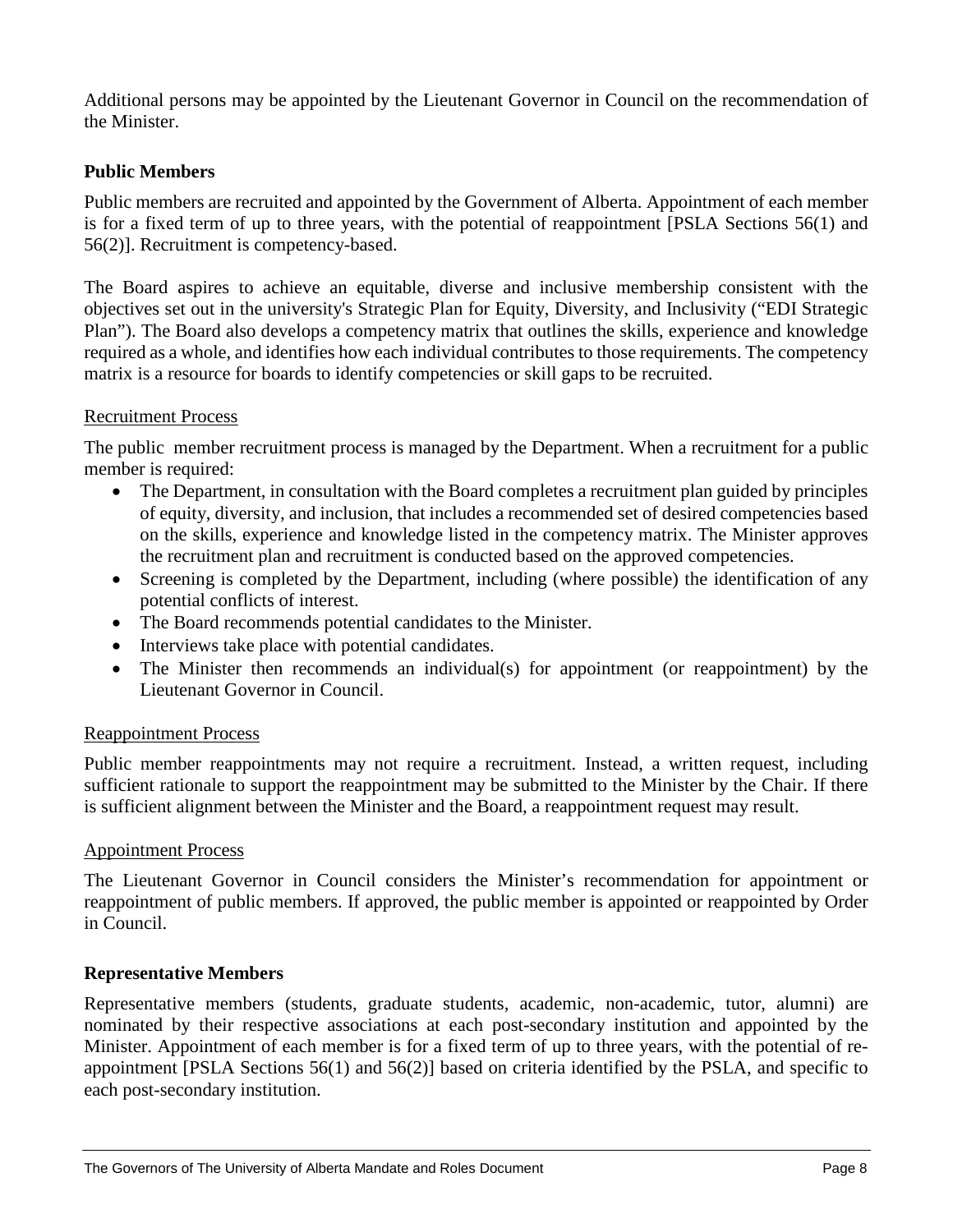## Appointment Process

- Representative members are nominated by their respective associations at each post-secondary institution. Individuals are chosen for appointment (or reappointment) and names provided to the Board. The Board then sends their recommendation to the Minister.
- If the Minister approves the recommendation, the appointment is formalized through a Ministerial Order.

## **Remuneration**

Board members are not remunerated for their service. The University does reimburse Board members for expenses incurred in the performance of their duties as a member of the Board [PSLA Section 55].

## **Orientation, Education and Development**

The Department provides new Board members with orientation materials to assist them in their role. In addition, new members participate in an orientation process coordinated by the University Governance office. The Board is committed to on-going professional development for members and will identify and facilitate members' participation at workshops, conferences or other educational activities.

## **4. Interaction between Board and Department**

The Board serves as the intermediary between the Government of Alberta and the institution. The Board may become involved in the development of provincial policies by:

- Providing advice on issues and trends;
- Reacting to proposals and statements put forward by the Minister;
- Recommending policy changes to the Minister; and
- Keeping the Minister informed about the development of the institution and plans for the future.

As described under Duties and Responsibilities, the Board provides the Department with regular reports on the institution's performance and future plans.

## **5. Administration**

## **Annual Affirmation**

The Mandate and Roles Document must be affirmed annually by the Minister and the Board Chair, or on a change in either the Minister or Board Chair.

## **Three Year Renewal or Revision**

The Mandate and Roles Document must be reviewed and renewed, amended, or replaced within three years after the day on which the document or the most recent amendment to the document was signed [APAGA Section 4].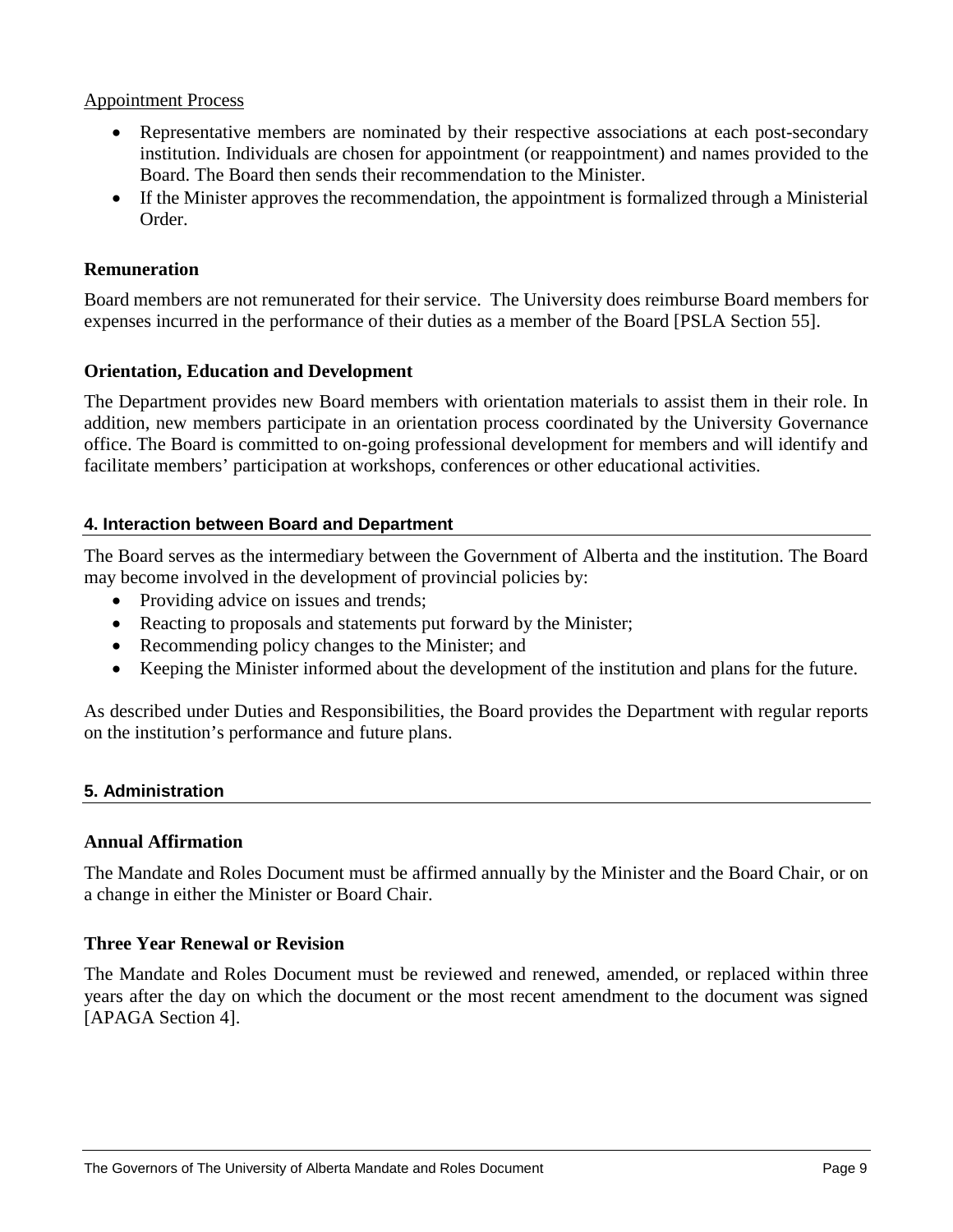## **Transparency**

Copies of the Mandate and Roles Document will be filed with the Department and the Public Agency Secretariat. In support of the principle of transparency [APAGA Section 5] this document will also be made available on the Board's website and the Government of Alberta's website.

\_\_\_\_\_\_\_\_\_\_\_\_\_\_\_\_\_\_\_\_\_\_ \_\_\_\_\_\_\_\_\_\_\_\_\_\_\_\_\_\_\_\_\_ Kate Chisholm Demetrios Nicolaides University of Alberta

Board Chair Minister of Advanced Education

Date Date

\_\_\_\_\_\_\_\_\_\_\_\_\_\_\_\_\_\_\_\_\_\_ \_\_\_\_\_\_\_\_\_\_\_\_\_\_\_\_\_\_\_\_\_\_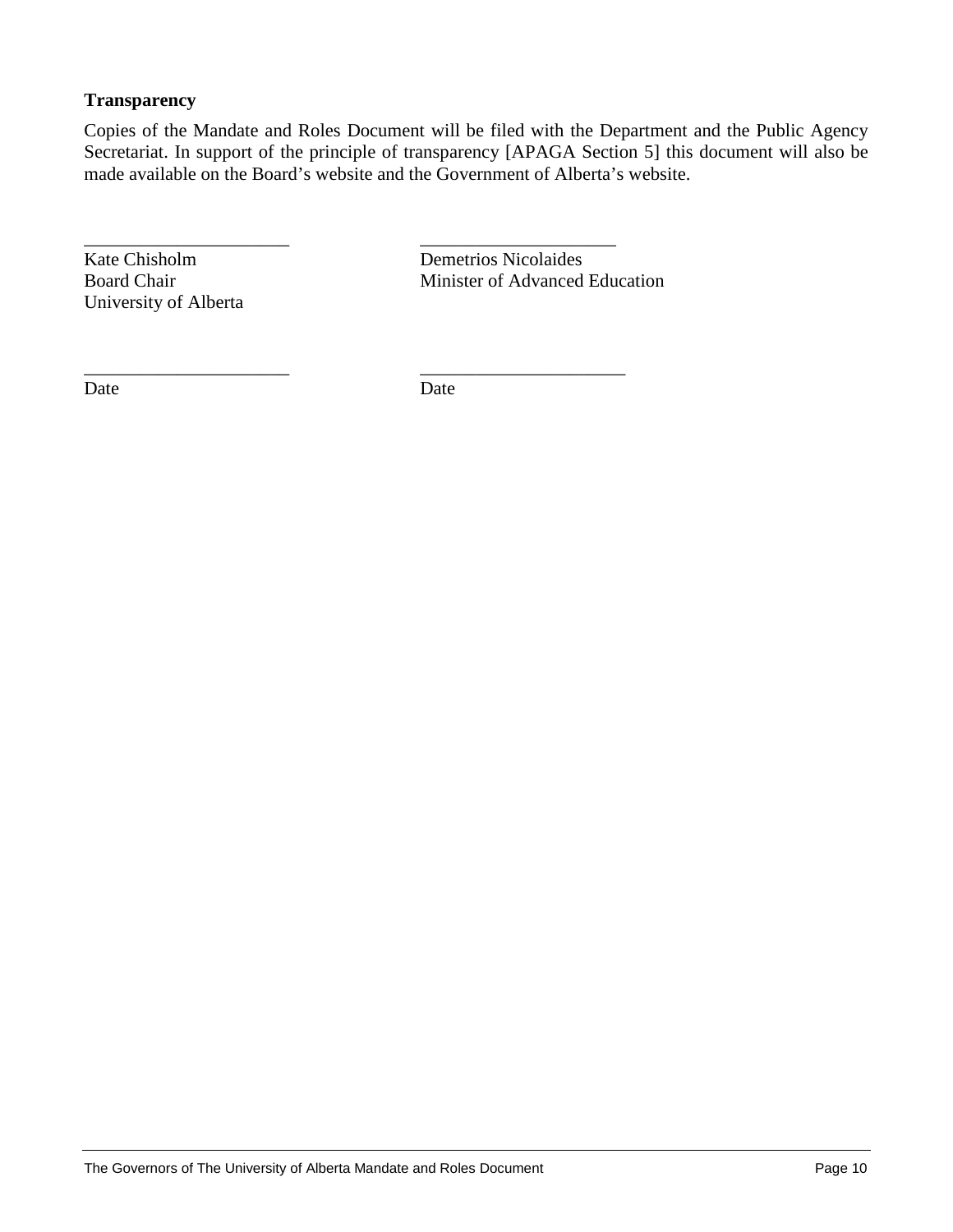<span id="page-25-0"></span>

## REVISED Item No. 3c

## **Governance Executive Summary Action Item**

**Agenda Title University Mandate Statement**

#### **Motion 1**

THAT the Board of Governors, on the recommendation of the Board Learning, Research and Student Experience Committee and General Faculties Council, approve the reformatted University Mandate Statement, as set out in Attachment 2, as revised, for submission to the Minister of Advanced Education for final approval.

#### **Motion 2**

THAT the Board of Governors, on the recommendation of the Board Learning, Research and Student Experience Committee and General Faculties Council, rescind the previous University Mandate Statement, approved by the Minister of Advanced Education and Technology on July 17, 2009, following ministerial approval of the new statement.

#### **Item**

| <b>Action Requested</b> | $\boxtimes$ Approval $\Box$ Recommendation  |
|-------------------------|---------------------------------------------|
| Proposed by             | David Turpin, President and Vice-Chancellor |
| Presenter(s)            | David Turpin, President and Vice-Chancellor |

#### **Details**

| Responsibility                                                                          | President                                                                                                                                                                                                                                                                                                                                                                                |
|-----------------------------------------------------------------------------------------|------------------------------------------------------------------------------------------------------------------------------------------------------------------------------------------------------------------------------------------------------------------------------------------------------------------------------------------------------------------------------------------|
| The Purpose of the Proposal is<br>(please be specific)                                  | The proposal is before the Board because the Ministry of Advanced<br>Education has asked all institutions to review their mandates and revise<br>them according to a provided template. The approved mandate will be a<br>component of the new Investment Management Agreement.                                                                                                          |
| <b>Executive Summary</b><br>(outline the specific item – and<br>remember your audience) | There are two sections in the attached documentation. In the first, the<br>University's current mandate is colour coded based on the sections of<br>the new Mandate template, so that members can see that virtually all of<br>the current content fits in that new template.                                                                                                            |
|                                                                                         | In the second, the content has been inserted into the relevant sections,<br>and the revisions are noted in tracked changes.                                                                                                                                                                                                                                                              |
|                                                                                         | At this time, we have opted to simply transfer the current approved<br>University mandate into the new template and make a series of largely<br>editorial changes. Given timelines provided to us by the Ministry on this<br>project, we do not have the opportunity to engage the community in an<br>extensive consultation process that more substantive changes would<br>require.     |
|                                                                                         | Proposed changes include updating the name of the (now) Faculty of<br>Kinesiology, Sport, and Recreation, including references to the<br>University's innovation activities, and making a specific reference to the<br>leadership the University of Alberta shows in fostering opportunities to<br>share services and administrative functions with other institutions in the<br>system. |
|                                                                                         | Note that the Ministry's deadline for this project is April 1st.                                                                                                                                                                                                                                                                                                                         |
| Supplementary Notes / context                                                           | At the March 13, 2020 Board of Governors' meeting, Provost and Vice-<br>President (Academic) Steven Dew asked for a small but important<br>change to the wording of Aboriginal communities to Indigenous<br>communities, under Section 7 of the 2nd attachment.                                                                                                                          |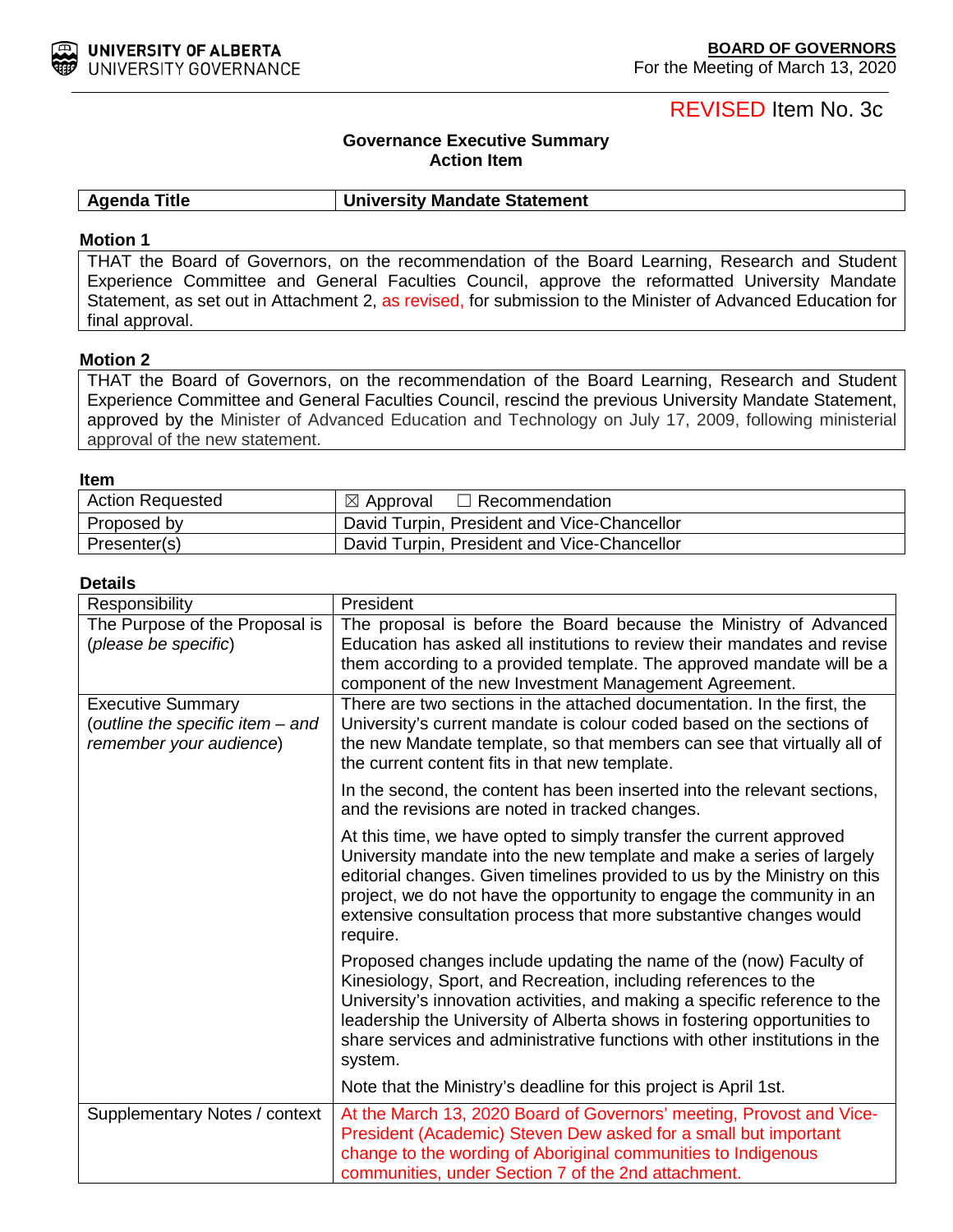

**Engagement and Routing (Include meeting dates)** 

# REVISED Item No. 3c

| ີປີ                                                                                                            |                                                                                                                                                                              |
|----------------------------------------------------------------------------------------------------------------|------------------------------------------------------------------------------------------------------------------------------------------------------------------------------|
| Consultation and Stakeholder<br>Participation<br>(parties who have seen the                                    | Those who are actively <b>participating</b> :<br>Office of the President<br>Office of the Provost and Vice-President (Academic)<br>$\bullet$<br><b>University Governance</b> |
| proposal and in what capacity)<br><for information="" on="" the<br="">protocol see the <b>Governance</b></for> | Those who have been consulted:<br>Members of the President's Executive Committee<br>$\bullet$                                                                                |
| <b>Resources section Student</b><br><b>Participation Protocol&gt;</b>                                          | Those who have been <b>informed</b> :<br>Deans' Council<br>$\bullet$<br>Vice-Provosts' Council                                                                               |
| Approval Route (Governance)<br>(including meeting dates)                                                       | Feb $10 - GFC$ Exec<br>Feb $12 - GFC$ APC<br>Feb 14 - BLRSEC (Pending GFC on Feb 24)<br>Feb 24 - GFC<br>March 13 - Board of Governors (for approval)                         |

#### **Strategic Alignment**

| Alignment with For the Public<br>Good | For the Public Good, Vision and Mission                                                                                    |                                            |  |
|---------------------------------------|----------------------------------------------------------------------------------------------------------------------------|--------------------------------------------|--|
| Alignment with Core Risk Area         | Please note below the specific institutional risk(s) this proposal is<br>addressing.                                       |                                            |  |
|                                       | □ Enrolment Management                                                                                                     | $\boxtimes$ Relationship with Stakeholders |  |
|                                       | $\Box$ Faculty and Staff                                                                                                   | $\boxtimes$ Reputation                     |  |
|                                       | $\boxtimes$ Funding and Resource Management                                                                                | $\Box$ Research Enterprise                 |  |
|                                       | $\Box$ IT Services, Software and Hardware                                                                                  | $\Box$ Safety                              |  |
|                                       | Leadership and Change                                                                                                      | $\Box$ Student Success                     |  |
|                                       | <b>Physical Infrastructure</b>                                                                                             |                                            |  |
| Legislative Compliance and            | Post-Secondary Learning Act                                                                                                |                                            |  |
| jurisdiction                          | <b>General Faculties Council Terms of Reference</b><br>Board Learning, Research, and Student Experience Terms of Reference |                                            |  |

#### Attachments:

- 1. Current Mandate (2 pages)
- 2. REVISED Proposed revisions (4 pages)

*Prepared by:* Kathleen Brough, Senior Administrative Officer, Office of the Provost and Vice-President (Academic)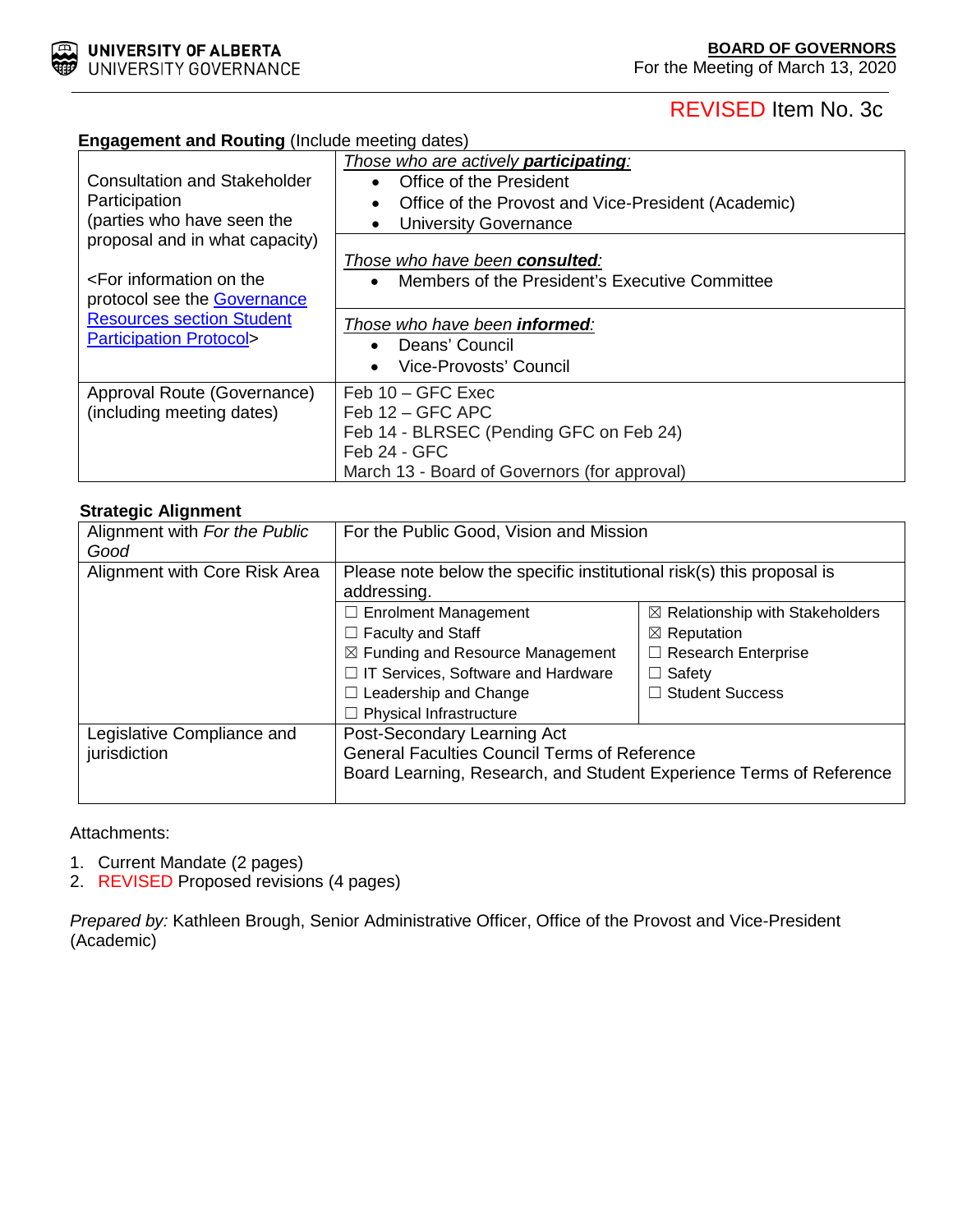#### Attachment 1

## UNIVERSITY OF ALBERTA Mandate

New Template Sections

- 1. Type of Institution, Sector, and Governance
- 2. Outcomes
- 3. Clients/Students
- 4. Geographic Service Area and Type of Delivery
- 5. Program Mandates and Credentials Offering
- 6. Special Program Areas/Areas of Specialization
- 7. System Collaboration and Partnerships
- 8. Research and Scholarly Activities
- 9. System Mandate
- 10. Other

## CURRENT MANDATE

Created by the University Act, 1906 of the Legislative Assembly of the Province of Alberta, the University of Alberta is a board-governed, publicly-funded university that operates as a Comprehensive, Academic and Research Institution under the authority of Alberta's Post-Secondary Learning Act. Its fundamental mandate is to offer a broad range of outstanding learning and research programs to prepare citizens and leaders who will make a difference. The University plays a leading role in Campus Alberta through collaboration with other Alberta institutions, responding to vital community relationships at every level and giving a national and international voice to Alberta innovation. Its activities enhance student opportunities and build Alberta's capacity for long-term, knowledge-driven sustainable development at the global forefront.

The University provides instructional excellence through both on-campus and distance delivery in a vibrant and supportive learning and research environment. Its residential, multi-campus setting includes many research and field facilities. The University community discovers, disseminates, and applies new knowledge through the following interrelated core activities.

In a dynamic and integrated learning and research environment, the University of Alberta offers graduate and undergraduate students the opportunity to earn internationally respected credentials, including bachelors, masters and doctoral degrees, and university certificates and diplomas. It also offers French-language programs leading to university degrees, certificates and diplomas as well as college certificates and diplomas. A number of its programs are unique within Alberta. Post-doctoral fellows come to the University to refine their teaching, mentoring and research skills.

The University of Alberta is a balanced academy, with strong arts and sciences programs featuring the Faculties of Agricultural Life and Environmental Sciences, Arts, Augustana, Extension, Native Studies, Physical Education and Recreation, Science and the Faculte Saint-Jean. These faculties are foundational to and interlinked with the University's network of strong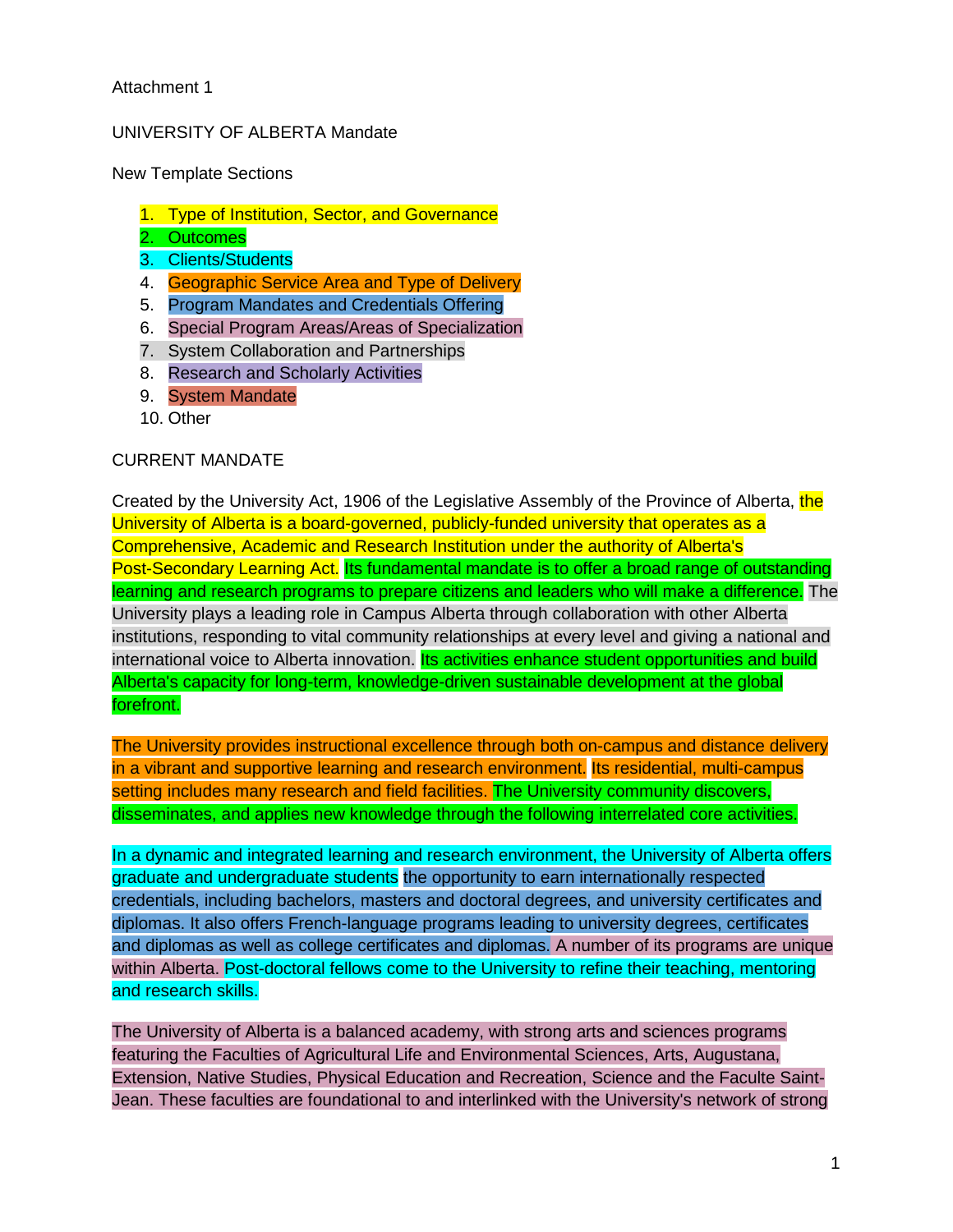professional faculties, including Business, Education, Engineering, Graduate Studies and Research, Law, Medicine and Dentistry, Nursing, Pharmacy and Pharmaceutical Studies, Public Health, and Rehabilitation Medicine. In addition, all of our faculties are involved in professional development and continuing education.

The University establishes and maintains an environment of inquiry-based learning anchored in strong academic programming and an array of co-curricular student life opportunities. Academic support, social/community enrichment, health and wellness, and career and life development are cornerstones of the University of Alberta student experience. The intellectual and creative diversity of the campus, including its international and multicultural population and exchange programs, makes for an engaging student experience. Fine arts displays, stage performances, museum collections, athletic and recreational opportunities combine with residence life to present multi-dimensional possibilities. Experiential learning opportunities based in the community augment on-campus activities with real-life applications.

Transfer and collaborative degree completion agreements with partner institutions broaden student opportunities and provide rural, northern and Aboriginal communities with access to University of Alberta credentials. Similar innovative arrangements centred at the University deliver information and knowledge resources to post-secondary and government communities through both inter-library and online access.

The University of Alberta's research and creative activity produces a dual impact through the preparation of highly qualified graduates and a continuous flow of innovation. The University attracts scholars of international reputation: undergraduate and graduate students, post-doctoral fellows, staff and faculty. Collectively, they foster, conduct and disseminate research and creative activity, both pure and applied, within and across all the major program areas at an internationally -recognized level of excellence.

University of Alberta faculties, centres and institutes combine resources and talents for collaborative advantage through research partnerships with other academic institutions, business, governments and public agencies. The University actively transfers new knowledge and creative works to Alberta, Canada and the world for community benefit, including commercial development of intellectual property when appropriate and feasible.

In every aspect of its mandate, the University of Alberta is a partner in social, cultural, and economic development, fostering and establishing the provincial, national and international connections and understandings that support leading global enterprise and citizenship for Albertans. University administrators, faculty, staff and students contribute regularly to public debate and to government and corporate examination of issues. Start-up companies and new technologies licensed to existing companies lead Alberta in new directions and employ graduates. The University continually moves out into its communities through its graduates, its creative and research advances, and its ongoing opportunities for experiential and life-long learning.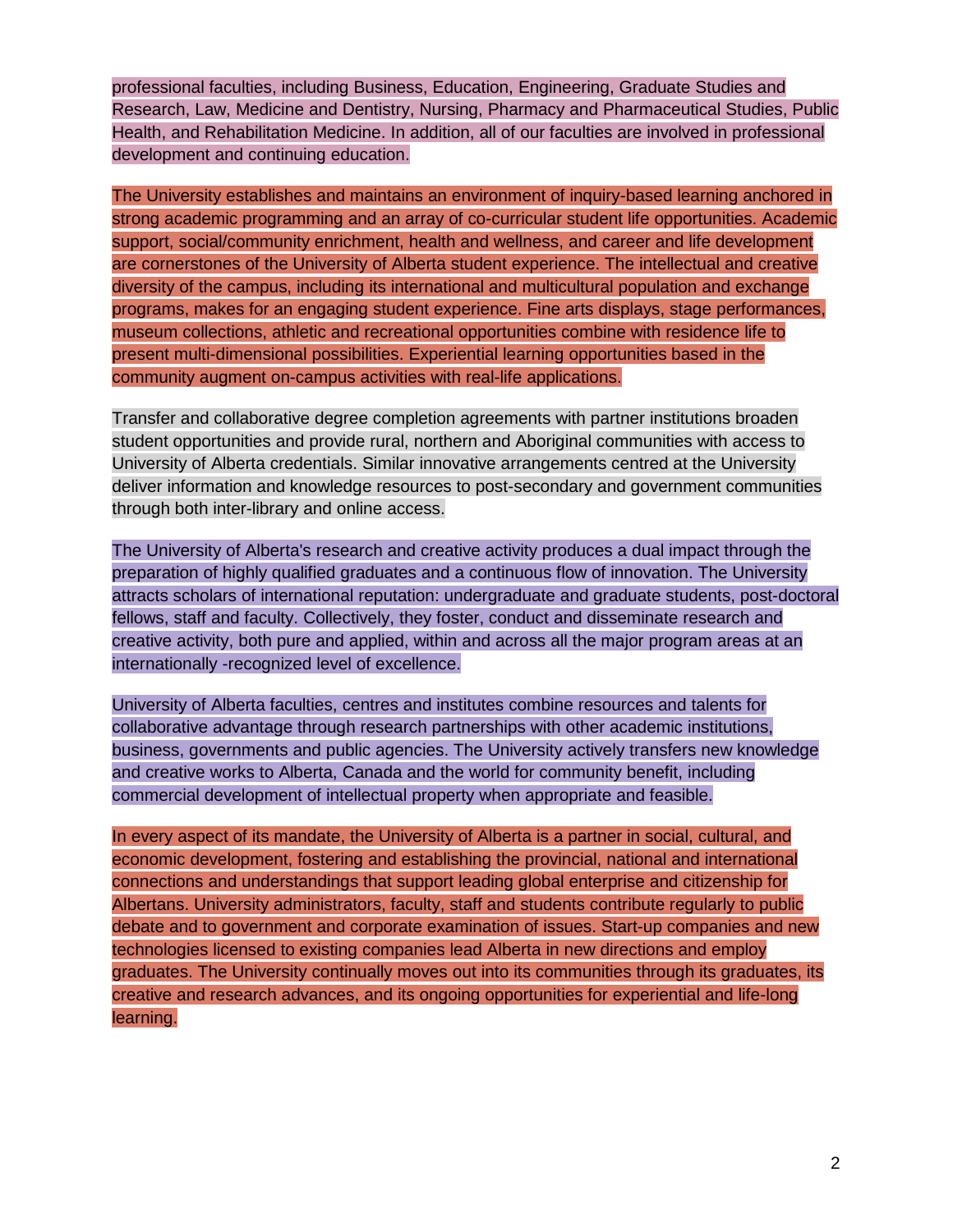# **Mandate Statement Template**

DRAFT January 29, 2020

This mandate statement has been developed by the University of Alberta in consultation with Alberta's Ministry of Advanced Education pursuant to Section 103 of the Post-secondary Learning Act (PSLA).

**1. Type of Institution, Sector, and Governance**

**The University of Alberta** is a board-governed public post-secondary institution operating in Alberta as a comprehensive academic and research university institution under the authority of the PSLA.

## **2. Outcomes**

- *Identify how the institution contributes to the coordinated post-secondary adult learning system.*
- *Identify how the activities of the institution benefit individual students, their communities and the province.*

The University of Alberta's fundamental mandate is to offer a broad range of outstanding academic learning, and research programs, creative and innovation activities to prepare citizens and leaders who will make a difference.

Its activities enhance student opportunities and build Alberta's capacity for long-term, knowledge-driven sustainable development at the global forefront.

The University community discovers, disseminates, and applies new knowledge through the following interrelated core activities.

## **3. Clients/Students**

● *Identify the specific groups of students served or targeted by the institution (e.g. adult learners, undergraduate or graduate students, life-long learners, learners preparing for entry-level careers in business and health).*

The University of Alberta serves graduate and undergraduate students, and life-long learners in a dynamic and integrated learning, and research and innovation environment.

Post-doctoral fellows and academic visitors come to the University to refine their teaching, mentoring, and research and innovation skills.

**4. Geographic Service Area and Type of Delivery**

● *Identify where the institution's campuses are located and the communities served.*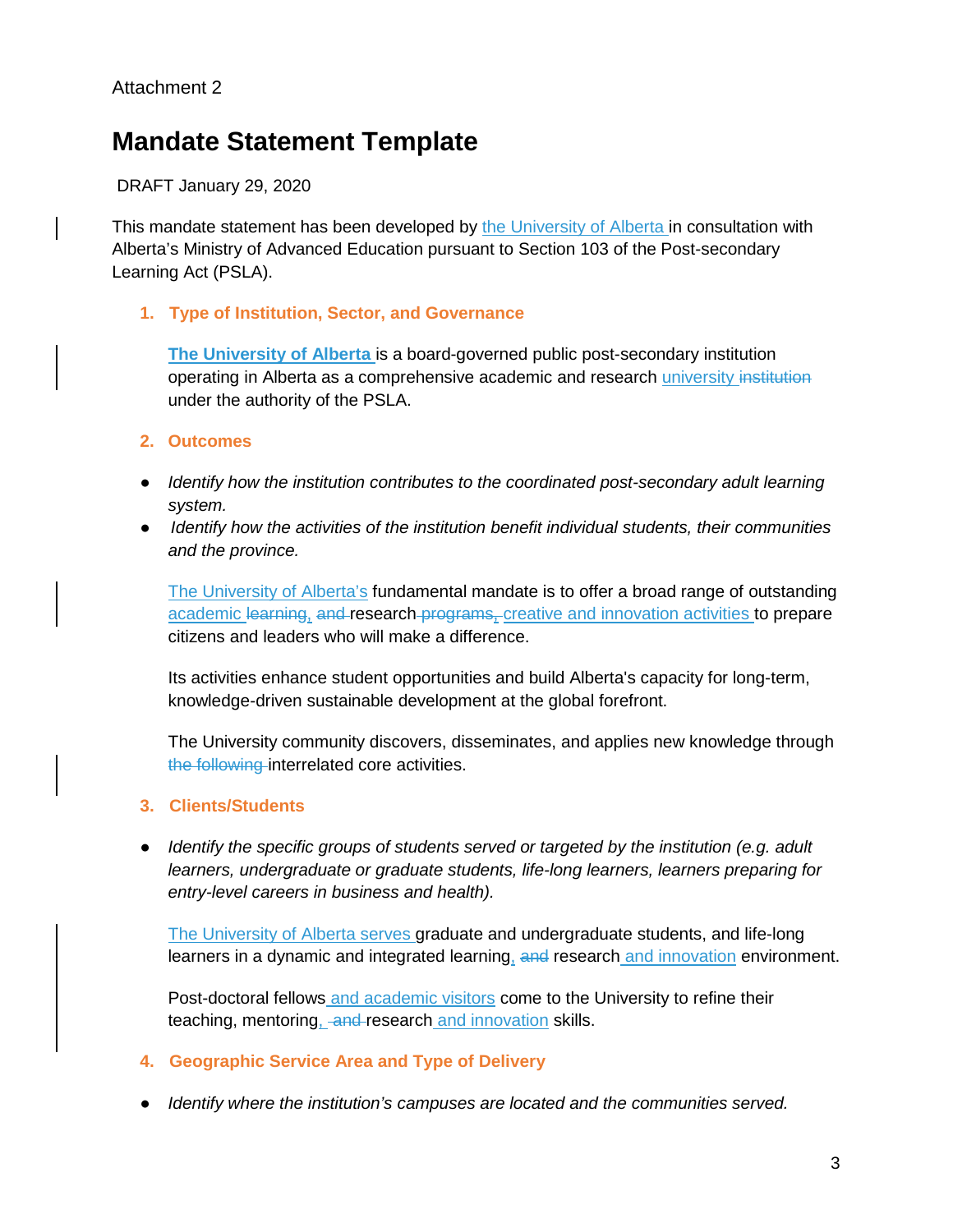● *Identify the approaches to educational delivery (face-to-face, distributed, blended etc.)*

The University provides instructional excellence through both on-campus and distance delivery in a vibrant and supportive learning, and research and innovation environment. Its residential, multi-campus setting includes many research and field facilities.

## **5. Program Mandates and Credentials Offering**

- *Identify all range of program categories and credential options for learners.*
- *Description of credentials to align with Alberta Credential Framework.*
- *Reference program coordination and collaborating institutions, if applicable.*

The University of Alberta gives students the opportunity to earn internationally respected credentials, including bachelors, masters and doctoral degrees, and university certificates and diplomas. It also offers French-language programs leading to university degrees, certificates and diplomas as well as college certificates and diplomas.

#### **6. Special Program Areas/Areas of Specialization**

● *Identify approved program areas that are distinctive to the institution and contribute to its outcomes (e.g. institutions that focus on trades, artistic and creative development, institutions offer programs that lead to career preparation, etc.).*

A number of the University of Alberta's its programs are unique within Alberta.

The University of Alberta is a balanced academy, with strong arts and sciences programs featuring the Faculties of Agricultural Life and Environmental Sciences, Arts, Augustana, Extension, Native Studies, Kinesiology, Sport, and Recreation, Physical Education and Recreation, Science and the Faculte Saint-Jean. These faculties are foundational to and interlinked with the University's network of strong professional faculties, including Business, Education, Engineering, Graduate Studies and Research, Law, Medicine and Dentistry, Nursing, Pharmacy and Pharmaceutical Studies, Public Health, and Rehabilitation Medicine. In addition, all of our faculties are involved in professional development and continuing education.

## **7. System Collaboration and Partnerships**

- *Identify the institution's collaboration mandate (i.e. collaboration that is allowed, required, or both) and how they will work with other sectors and partners to ensure learner needs are met.*
- *Identify how the institution works within the system to enhance system accessibility and coordination across the province. This includes other adult learning providers in the systems (e.g. Indigenous adult learning providers).*
- *Describe the institution's role in regional stewardship and how this helps determine, prioritize and enable access to post-secondary opportunities.*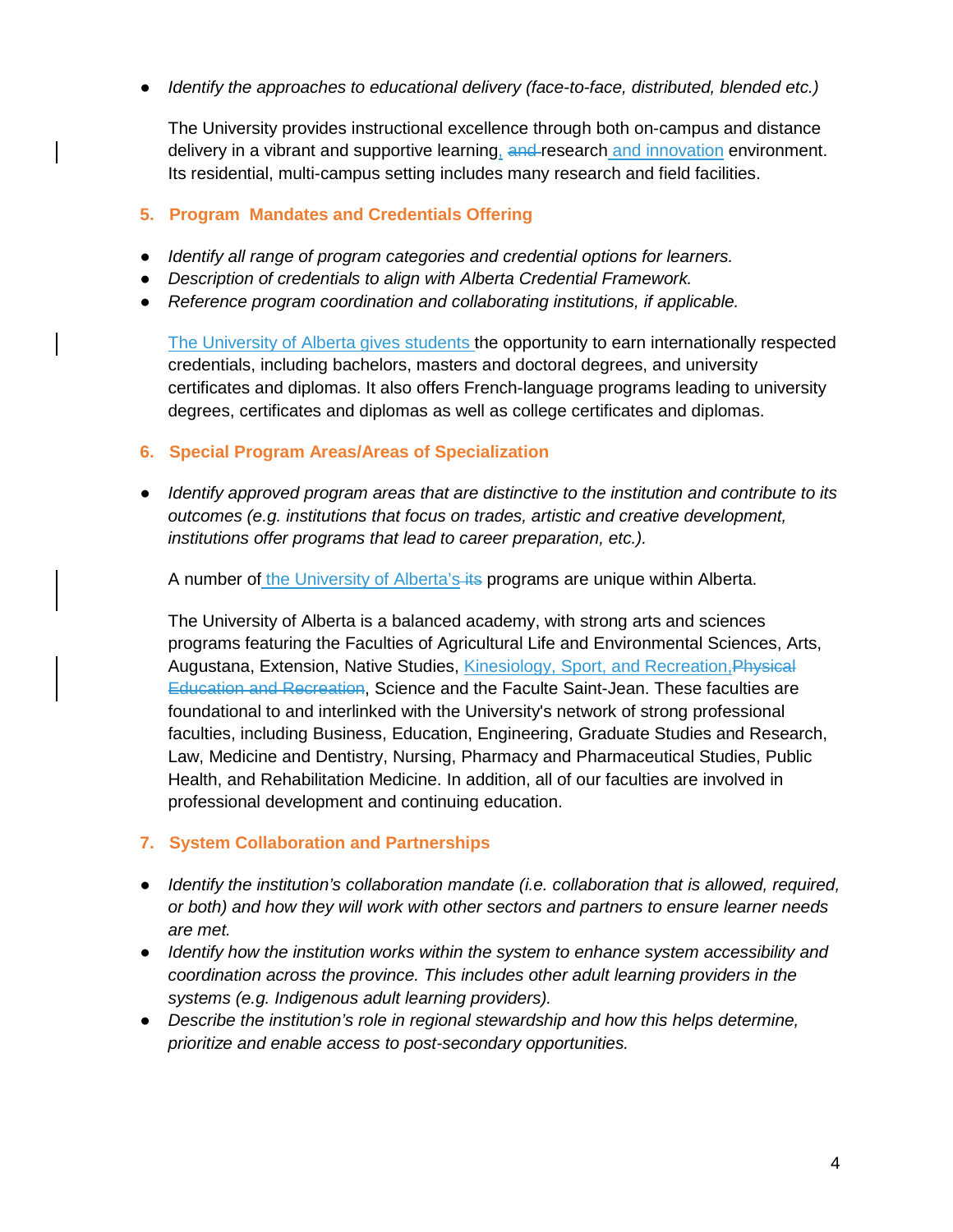The University plays a leading role in Campus Alberta through collaboration with other Alberta institutions, responding to vital community relationships at every level and giving a national and international voice to Alberta innovation.

Transfer and collaborative degree completion agreements with partner institutions broaden student opportunities and provide rural, northern and Aboriginal Indigenous communities with access to University of Alberta credentials. Similar innovative arrangements centred at the University deliver information and knowledge resources to post-secondary and government communities through both inter-library and online access.

The University fosters opportunities to collaborate on shared support services and administrative functions with other post-secondary institutions in the province to improve the efficiency and effectiveness of the system overall.

## **8. Research and Scholarly Activities**

- *Identify the range of research (discovery research, applied research) and activities*  related to innovation, scholarship of integration and scholarship of teaching and learning *to be undertaken by the institution.*
- *Describe the scope of research, innovation and scholarly activities supporting the delivery of high quality credentials while also working to achieve Alberta's strategic research and innovation priorities.*
- *Identify how the institution's research and innovation activities align with the outcomes of the Alberta Research and Innovation Framework.*

The University of Alberta's research and creative activitiesy produces a dual impact through the preparation of highly qualified graduates and a continuous flow of innovation. The University attracts scholars of international reputation: undergraduate and graduate students, post-doctoral fellows, staff and faculty. Collectively, they foster, conduct and disseminate research and creative activity, both pure and applied, within and across all the major program areas at a nationally and  $\theta$  internationally -recognized level of excellence.

University of Alberta faculties, centres and institutes combine resources and talents for collaborative advantage through research partnerships with other academic institutions, business, governments and public agencies. The University actively transfers new knowledge, innovation and creative works to Alberta, Canada and the world for community benefit, including commercial development of intellectual property when appropriate and feasible.

## **9. System Mandate**

- *Describe any other activities that have broader social, economic and/or environmental impact on the province.*
- *Include any initiatives related to international education, promotion of healthy learning environments, and learner pathways.*